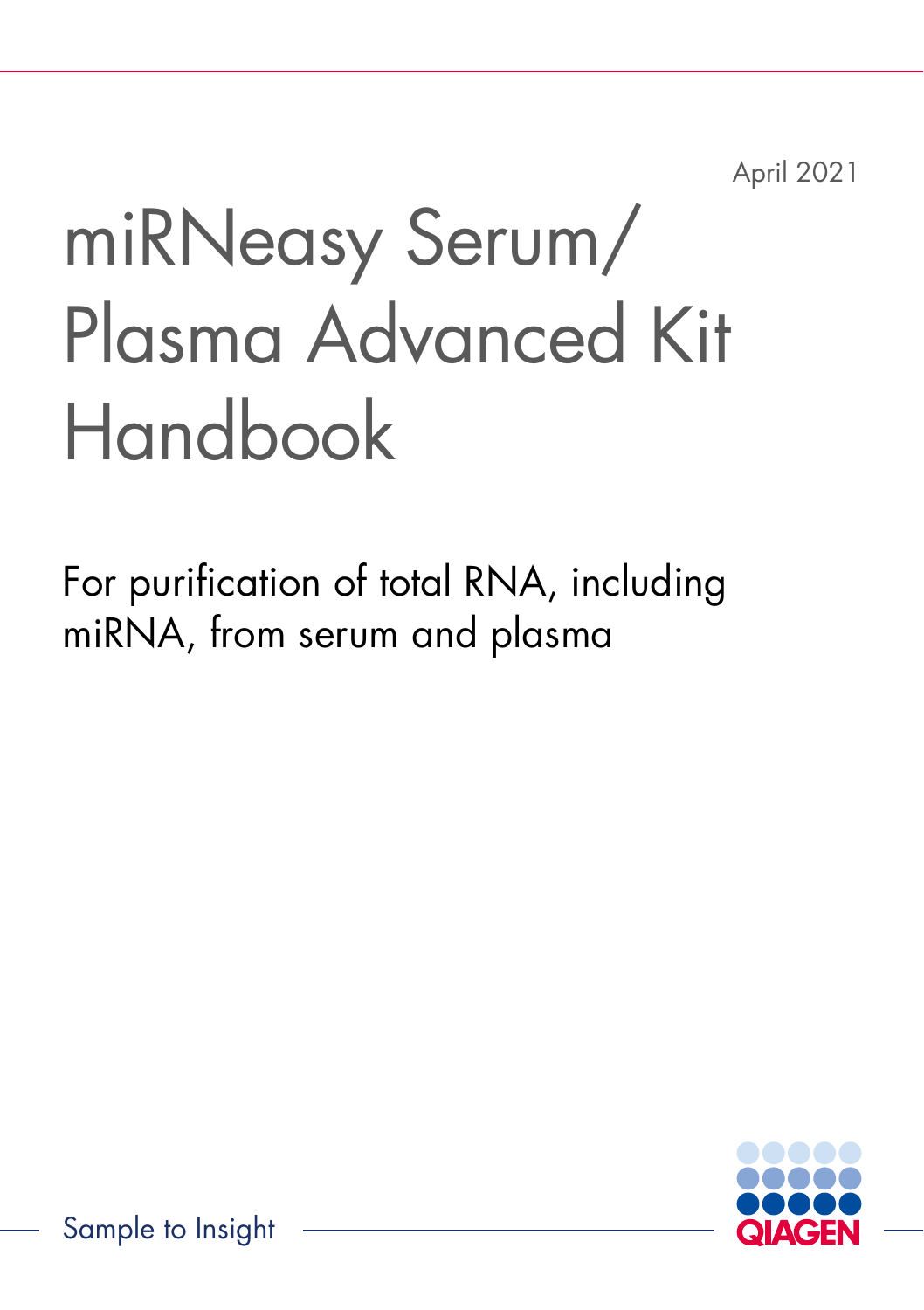### **Contents**

| Protocol: Purification of Total RNA, Including miRNA, From Serum and Plasma 14         |
|----------------------------------------------------------------------------------------|
|                                                                                        |
| Appendix A: Purification of Total RNA, Including miRNA, from Citrate Plasma 21         |
| Appendix B: Recommendations for Serum and Plasma Collection, Separation and Storage 25 |
|                                                                                        |
|                                                                                        |
|                                                                                        |
| Appendix D: Storage, Quantification and Determination of Quality of RNA 32             |
| Appendix E: Optional On-column DNase Digestion with the RNase-Free DNase Set  34       |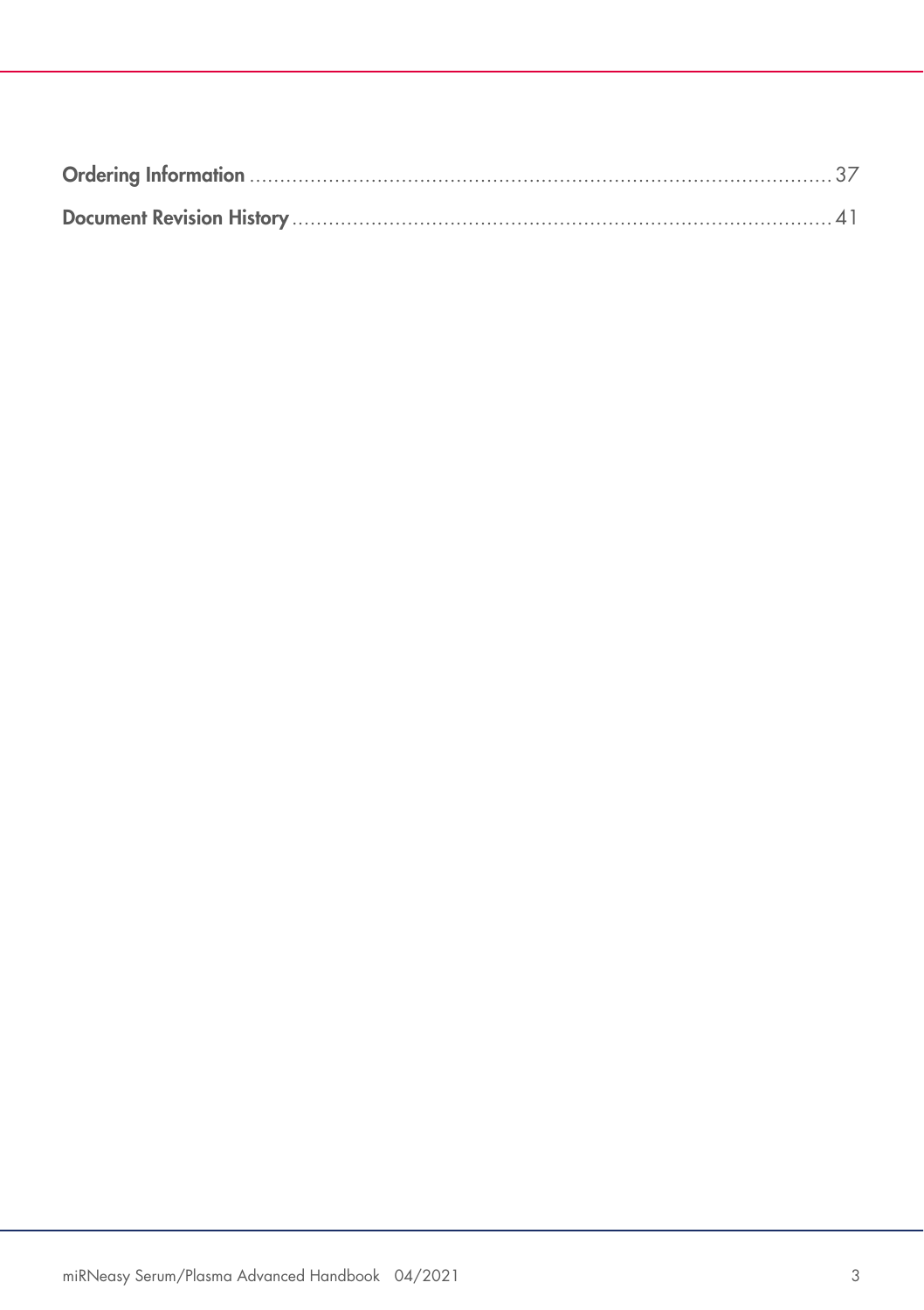### <span id="page-3-0"></span>Kit Contents

| miRNeasy Serum/Plasma Advanced Kit (50)                                        | (50)            |
|--------------------------------------------------------------------------------|-----------------|
| Catalog no.                                                                    | 217204          |
| Number of preps                                                                | 50              |
| RNeasy® UCP MinElute® Spin Columns (each packaged with a 2 ml Collection Tube) | 50              |
| Collection Tubes (1.5 ml)                                                      | 50              |
| Collection Tubes (2 ml)                                                        | 50              |
| Buffer RPL*                                                                    | $20$ m          |
| <b>Buffer RPP</b>                                                              | 8 <sub>m</sub>  |
| Buffer RWT*1                                                                   | $15$ m          |
| Buffer RPE <sup>#</sup>                                                        | 11 ml           |
| <b>RNase-Free Water</b>                                                        | 10 <sub>m</sub> |
| Quick-Start Protocol                                                           |                 |

\* Contains a guanidine salt. Not compatible with disinfectants containing bleach. See pag[e 5](#page-4-2) for safety information.

† Buffer RWT is supplied as a concentrate. Before using for the first time, add 2 volumes of ethanol (96%–100%) as indicated on the bottle to obtain a working solution.

‡ Buffer RPE is supplied as a concentrate. Before using for the first time, add 4 volumes of ethanol (96–100%) as indicated on the bottle to obtain a working solution.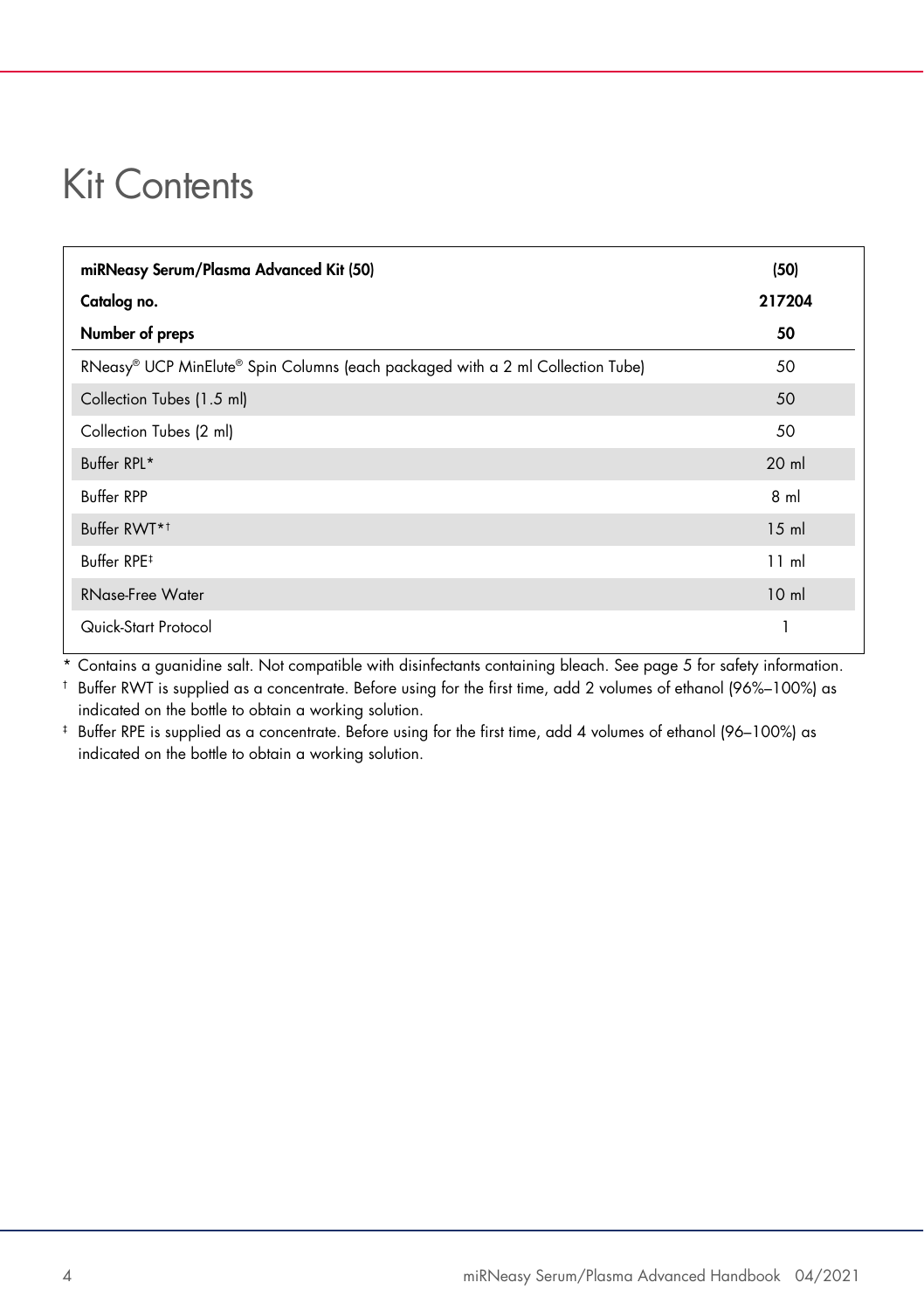### <span id="page-4-0"></span>Shipping and Storage

The miRNeasy Serum/Plasma Advanced Kit (cat. no. 217204) is shipped at ambient temperature. Store the RNeasy UCP MinElute spin columns immediately at 2–8°C. Store the remaining components dry at room temperature (15–25°C). All kit components are stable for at least 9 months under these conditions.

### <span id="page-4-1"></span>Intended Use

The miRNeasy Serum/Plasma Advanced Kit is intended for molecular biology applications. These products are not intended for the diagnosis, prevention or treatment of a disease.

QIAcube® Connect is designed to perform fully automated purification of nucleic acids and proteins in molecular biology applications. The system is intended for use by professional users trained in molecular biological techniques and the operation of QIAcube Connect.

All due care and attention should be exercised in the handling of these products. We recommend all users of QIAGEN® products to adhere to the NIH guidelines that have been developed for recombinant DNA experiments or to other applicable guidelines.

### <span id="page-4-2"></span>Safety Information

When working with chemicals, always wear a suitable lab coat, disposable gloves and protective goggles. For more information, please consult the appropriate safety data sheets (SDSs). These are available online in convenient and compact PDF format at [www.qiagen.com/safety](http://www.qiagen.com/safety) where you can find, view and print the SDS for each QIAGEN kit and kit component.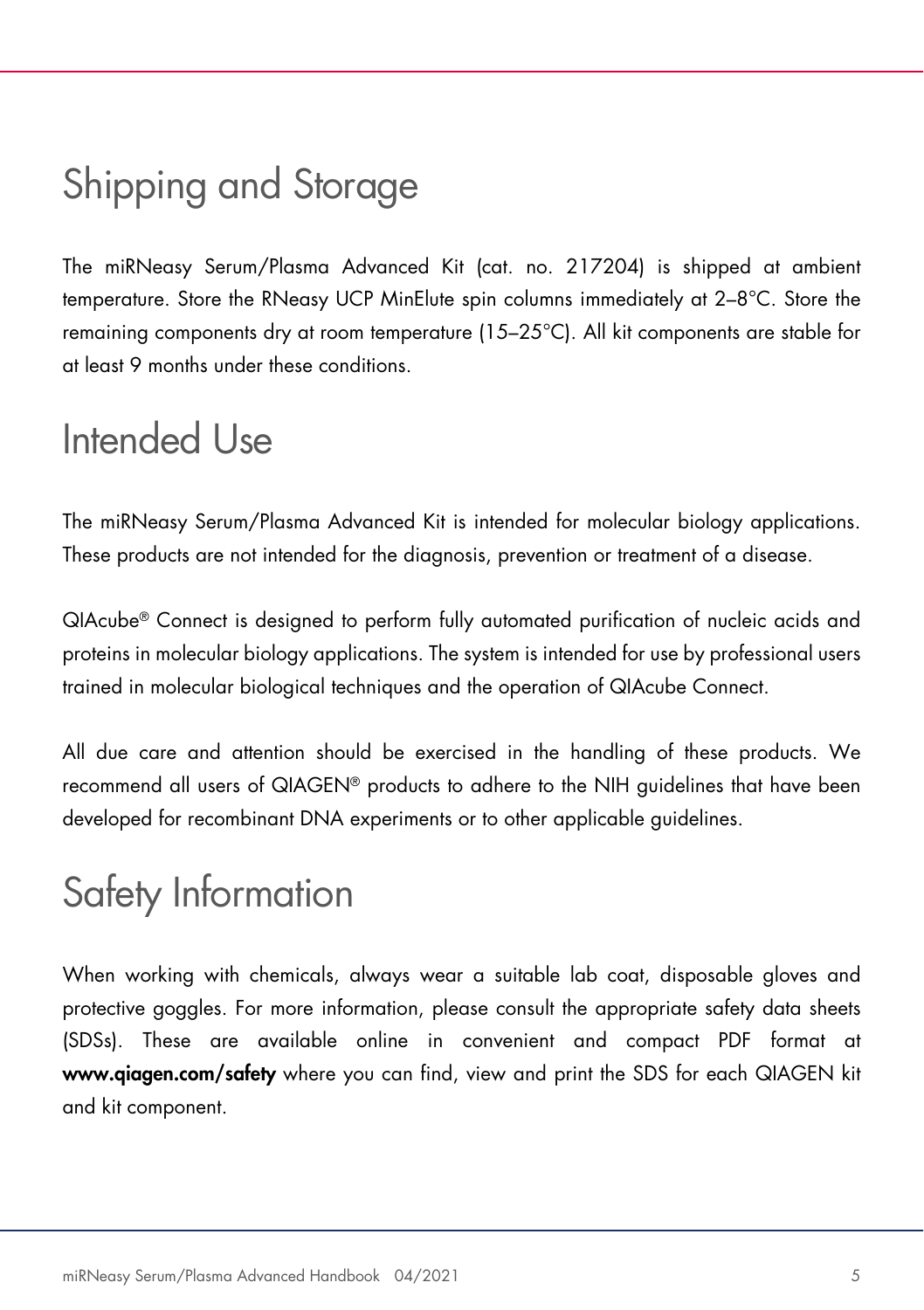

CAUTION CAUTION: DO NOT add bleach or acidic solutions directly to waste containing Buffer RWT or Buffer RPL.

Buffer RWT and Buffer RPL contain guanidine thiocyanate, which can form highly reactive compounds when combined with bleach. If liquid containing these solutions is spilt, clean with suitable laboratory detergent and water. If the spilt liquid contains potentially infectious agents, clean the affected area first with laboratory detergent and water, and then with 1% (v/v) sodium hypochlorite.

# <span id="page-5-0"></span>Quality Control

In accordance with QIAGEN's ISO-certified Quality Management System, each lot of miRNeasy Serum/Plasma Advanced Kit is tested against predetermined specifications to ensure consistent product quality.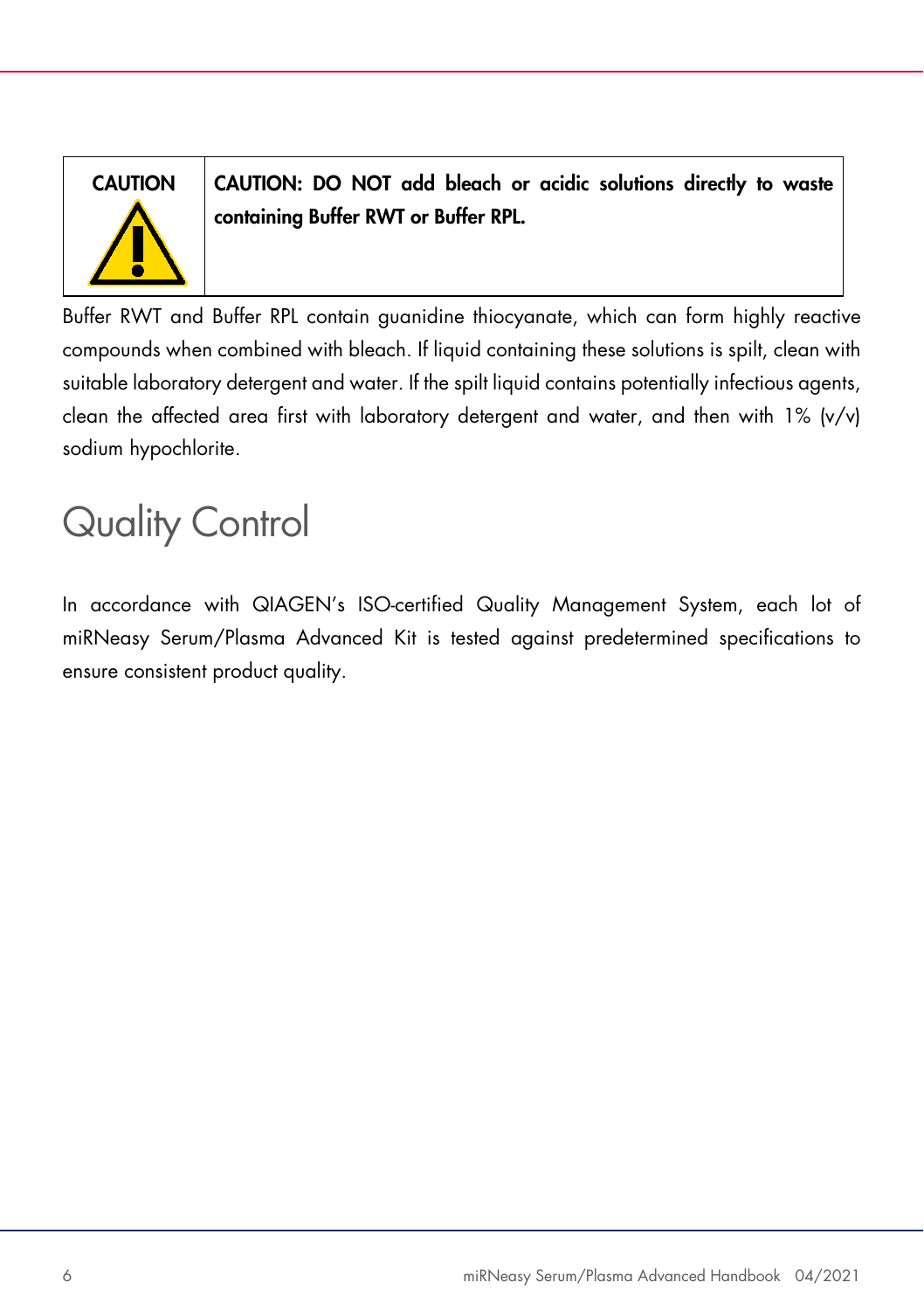### <span id="page-6-0"></span>Introduction

Interest in smaller RNA species, such as miRNA, has increased over the past years as researchers understand the regulatory role of small non-coding RNAs. The miRNeasy Serum/Plasma Advanced Kit is designed for purification of cell-free total RNA – primarily miRNA and other small RNA – from small volumes of serum and plasma.

When working with serum and plasma samples, we recommend the use of a synthetic spikein control for normalization, such as the miRCURY RNA Spike-In Kit, for RT (cat. no. 339390).

The miRNeasy Serum/Plasma Advanced Kit offers a phenol-free protocol to isolate high yields of cell-free total RNA including miRNA from only 200 µl of serum or plasma.

### <span id="page-6-1"></span>Principle and workflow

The miRNeasy Serum/Plasma Advanced Kit combines guanidine-based lysis of samples, an inhibitor removal step and silica-membrane–based purification of total RNA. Buffer RPL, included in the kit, contains guanidine thiocyanate as well as detergents that are designed to facilitate lysis and denature protein complexes and RNases. Therefore, RNA in samples lysed in buffer RPL are stable and protected from degradation.

Buffer RPL is added to serum or plasma samples. After thoroughly mixing to ensure a complete lysis, Buffer RPP is added to precipitate inhibitors (mostly proteins that are highly concentrated in serum/plasma samples) by centrifugation.

The supernatant containing the RNA is transferred to a new microcentrifuge tube, and isopropanol is added to provide appropriate binding conditions for all RNA molecules from approximately 18 nucleotides (nt) upwards.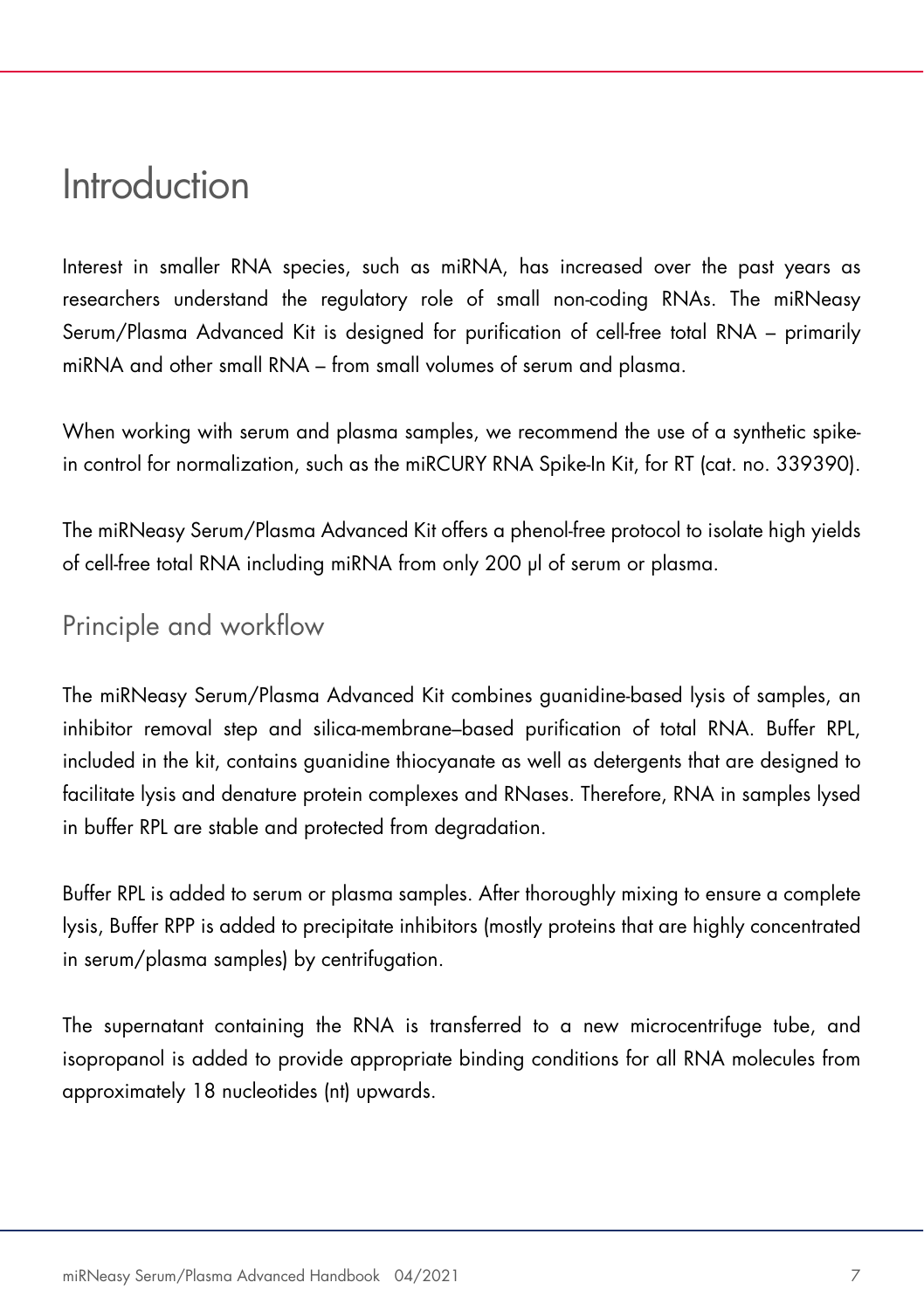The sample is then applied to the RNeasy UCP MinElute spin column, where the total RNA binds to the membrane and all contaminants are efficiently washed away. High-quality RNA is eluted in a small volume of RNase-free water.

Serum and plasma contain primarily small RNAs, therefore, enrichment of miRNAs and other small RNAs in a separate fraction is usually not required.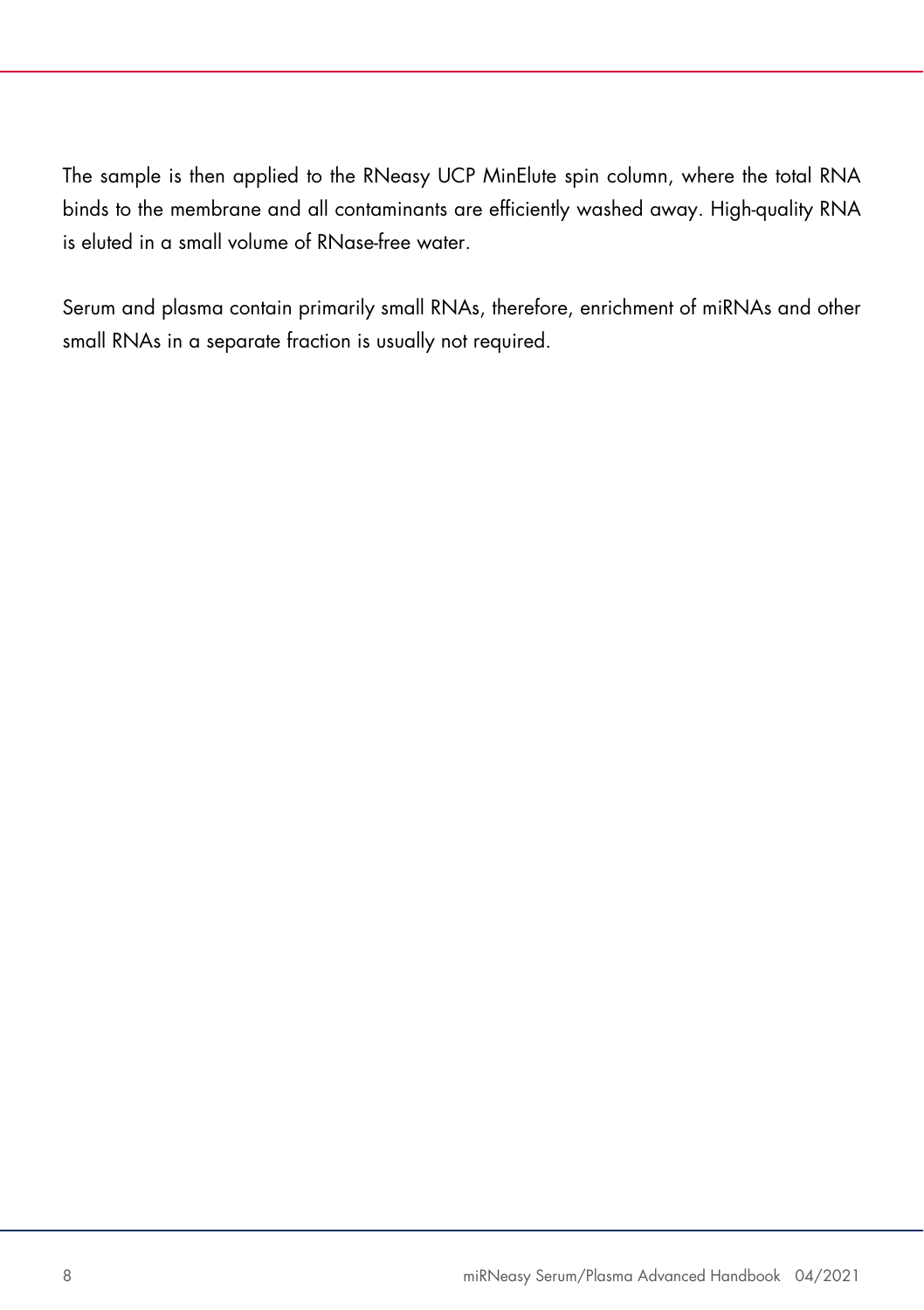

### miRNeasy Serum/Plasma Advanced Kit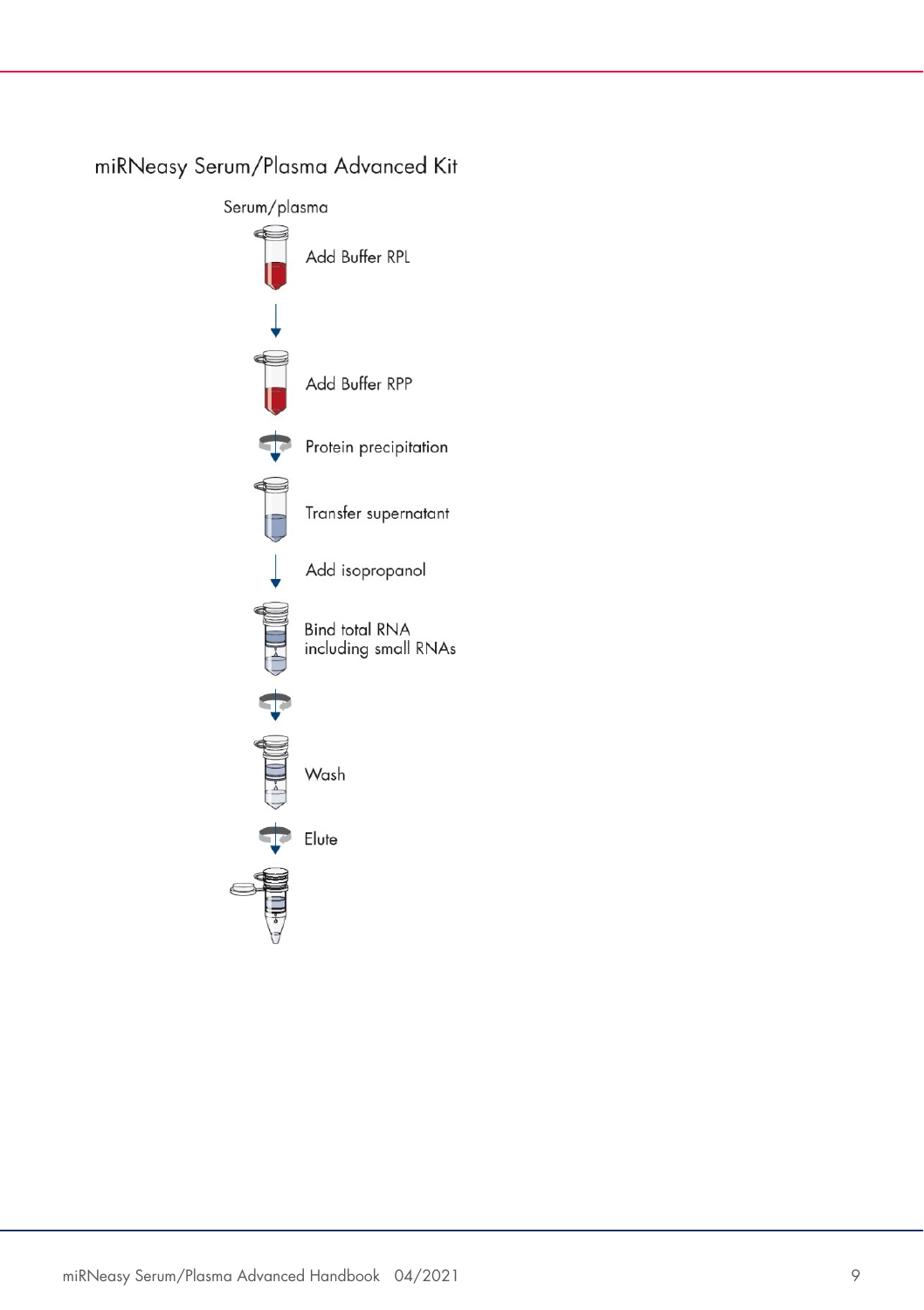### <span id="page-9-0"></span>Automated purification of miRNA on QIAcube Instruments

Purification of miRNA can be fully automated on QIAcube Connect or the classic QIAcube. The innovative QIAcube instruments use advanced technology to process QIAGEN spin columns, enabling seamless integration of automated, low-throughput sample prep into your laboratory workflow. Sample preparation using QIAcube instruments follows the same steps as the manual procedure (i.e., lyse, bind, wash and elute), enabling you to continue using the miRNeasy Serum/Plasma Advanced Kit for purification of high-quality miRNA.

QIAcube instruments are preinstalled with protocols for purification of plasmid DNA, genomic DNA, RNA, viral nucleic acids and proteins, plus DNA and RNA cleanup. The range of protocols available is continually expanding, and additional QIAGEN protocols can be downloaded free of charge at www.qiagen.com/qiacubeprotocols.



QIAcube Connect.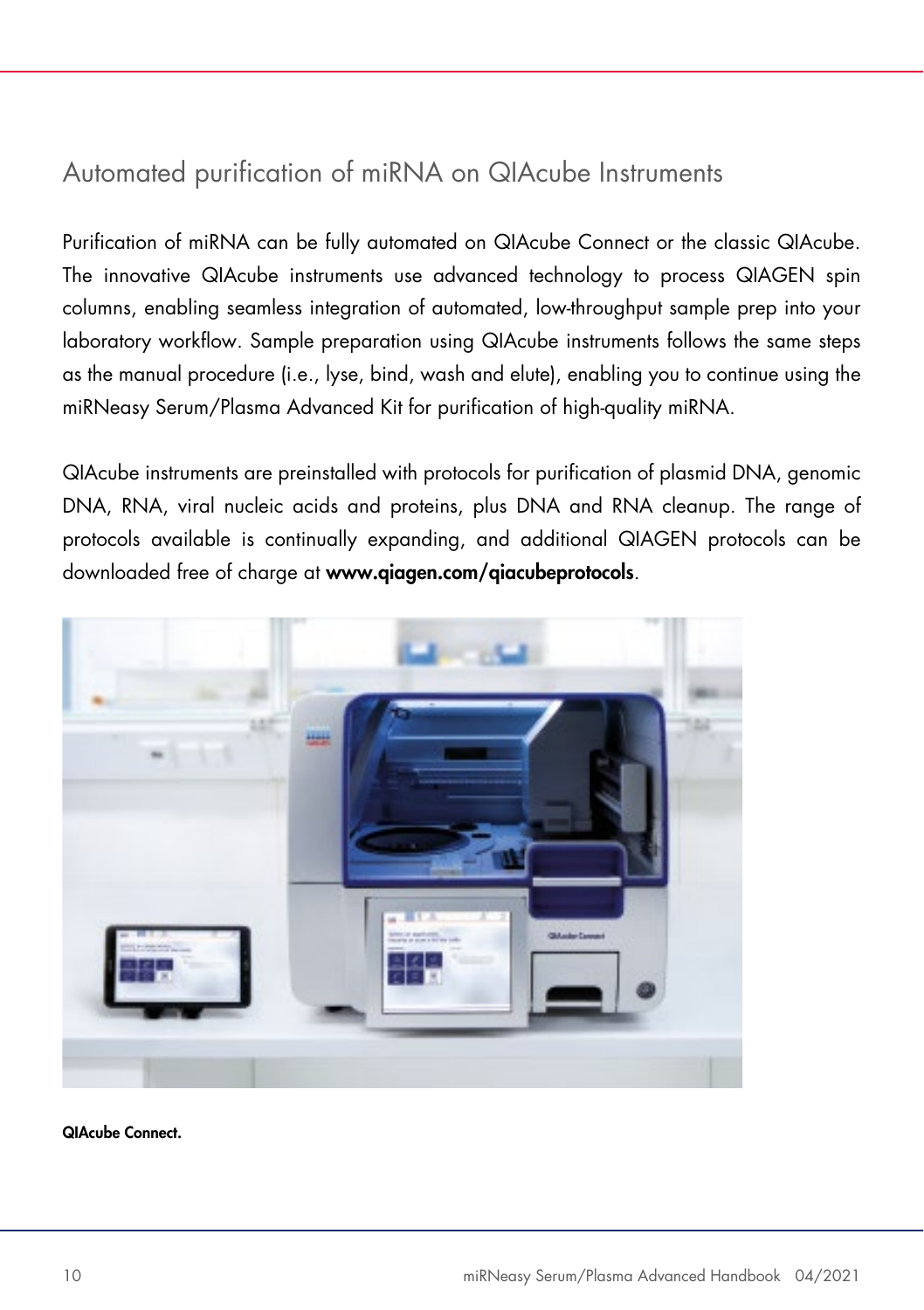### <span id="page-10-0"></span>Description of protocols

This handbook contains one protocol on page [14](#page-13-0) for purification of cell-free total RNA, including miRNA, from serum or plasma using the miRNeasy Serum/Plasma Advanced Kit. The appendices contain additional protocols for collection, preparation and storage of samples.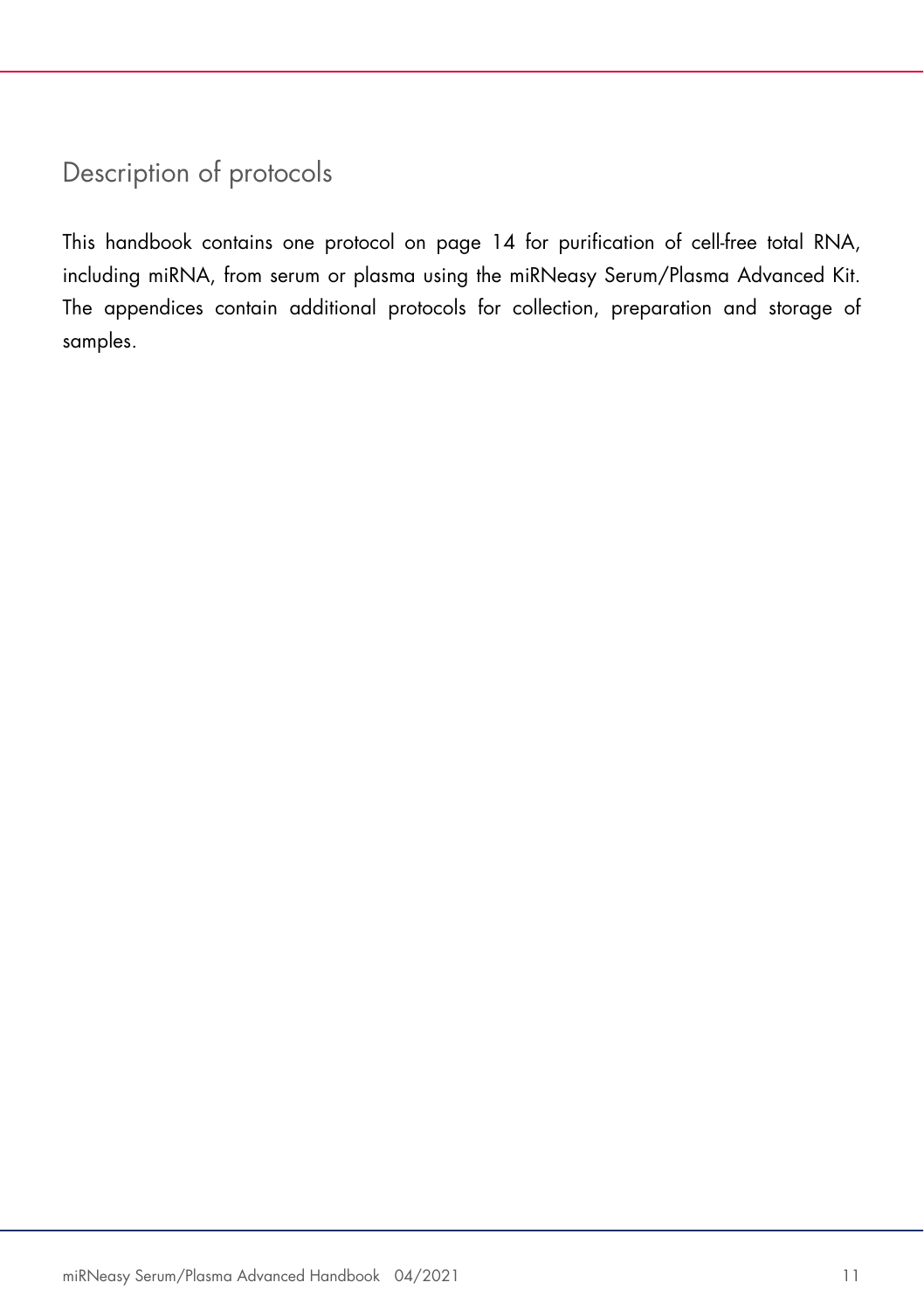## <span id="page-11-0"></span>Equipment and Reagents to Be Supplied by User

When working with chemicals, always wear a suitable lab coat, disposable gloves and protective goggles. For more information, consult the appropriate safety data sheets (SDSs) available from the product supplier.

The following supplies are also required:

- 100% Isopropanol
- 80% Ethanol[\\*](#page-11-1)
- Sterile, RNase-free pipet tips
- 1.5 ml or 2 ml microcentrifuge tubes
- Microcentrifuge with rotor for 2 ml tubes for centrifugation at room temperature
- Disposable gloves
- The miRCURY RNA Spike-In Kit, for RT (cat. no. 339390) must be purchased separately (see "Ordering Information", page [37\)](#page-36-0)
- Equipment and tubes for serum/plasma collection and separation (see [Appendix B:](#page-24-0)  [Recommendations for Serum and Plasma Collection, Separation and Storage,](#page-24-0) page [25\)](#page-24-0):
	- For serum: primary blood collection tube(s) without anticoagulants, such as EDTA or citrate
	- For plasma: primary blood collection tube(s) containing EDTA as anticoagulant (for tubes containing citrate instead, see Appendix A, page [21\)](#page-20-0)
	- $\circ$  Conical tube(s)
	- Refrigerated centrifuge with a swinging bucket rotor and fixed-angle rotor

<span id="page-11-1"></span>\* Do not use denatured alcohol, which contains other substances, such as methanol and methylethylketone.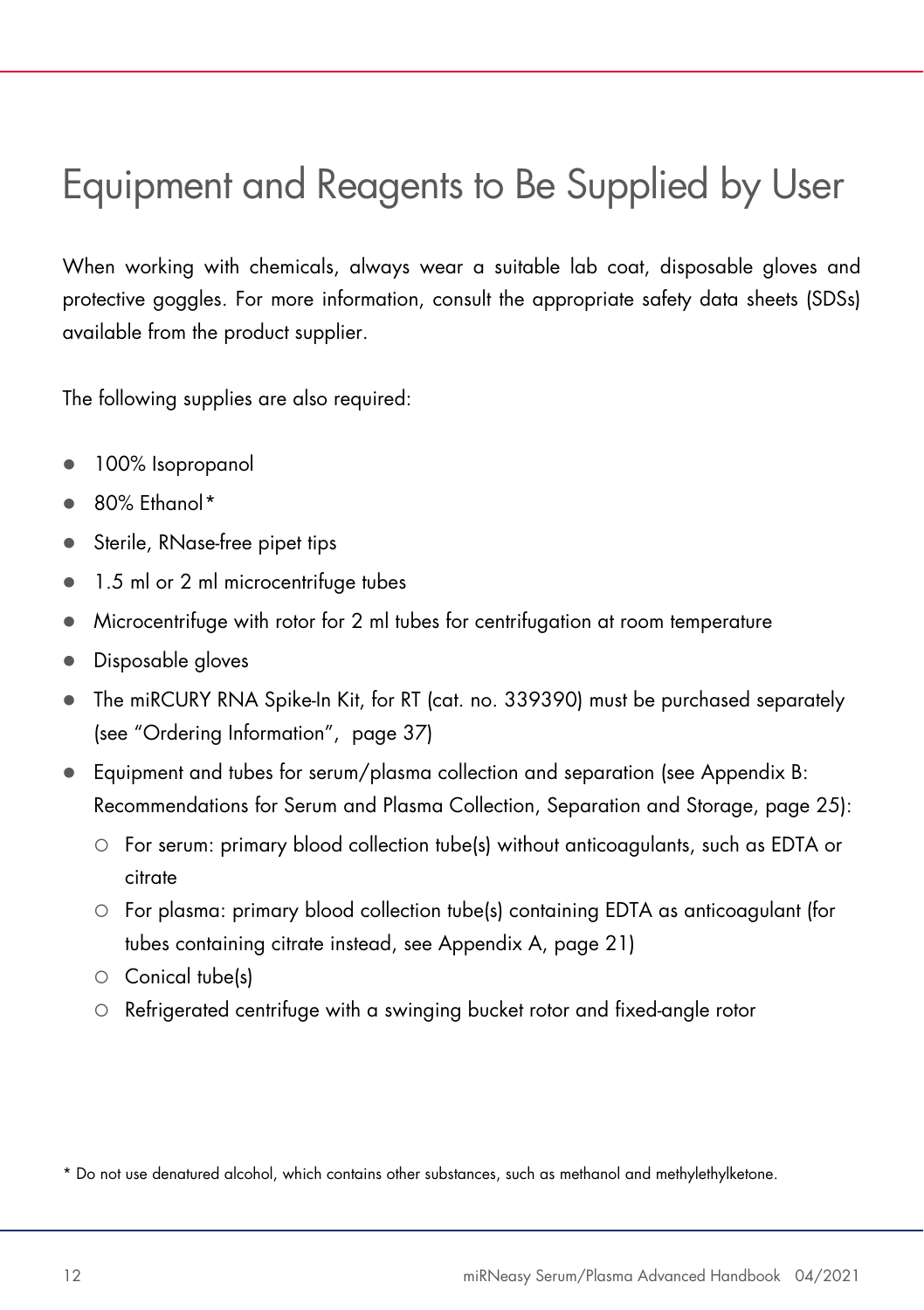### <span id="page-12-0"></span>Important Notes

### <span id="page-12-1"></span>Volume of starting material

The preferred volume of starting material is set to 200 µl. This volume is usually sufficient to also detect low-abundance miRNA in serum/plasma samples. When using only 200 µl of starting material, only one loading step onto the RNeasy UCP MinElute column is needed (Table 1). Using higher amounts of serum/plasma will lead to more handling steps, while only increasing the amount of recovered miRNA by 1–2 cycles, which is not much more than normal sample to sample variation. Furthermore, using more starting material than recommended increases the chance of co-isolating additional PCR inhibitors with the RNA, and this can affect the PCR efficiency and oppose the higher yield.

Yields of total RNA purified with the miRNeasy Serum/Plasma Advanced Kit vary strongly between different plasma samples. However, they are usually too low for quantification by OD measurement. We recommend using the miRCURY RNA Spike-In Kit, for RT (cat. no. 339390) to monitor miRNA purification and amplification.

### <span id="page-12-2"></span>Specifications of RNeasy UCP MinElute spin columns

| <b>Description</b>                | Specification                      |
|-----------------------------------|------------------------------------|
| Maximum binding capacity          | $45 \mu$ g RNA                     |
| Maximum loading volume            | 700 µl                             |
| RNA size distribution             | RNA > 18 nucleotides approximately |
| Minimum elution volume            | 10 <sub>µ</sub>                    |
| Maximum amount of serum or plasma | $600$ pl                           |

#### Table 1. RNeasy UCP MinElute spin column specifications

Note: If the recommended sample volume is exceeded, RNA yields will not be consistent and may be reduced, even if the binding capacity of the RNeasy UCP MinElute spin column is not exceeded.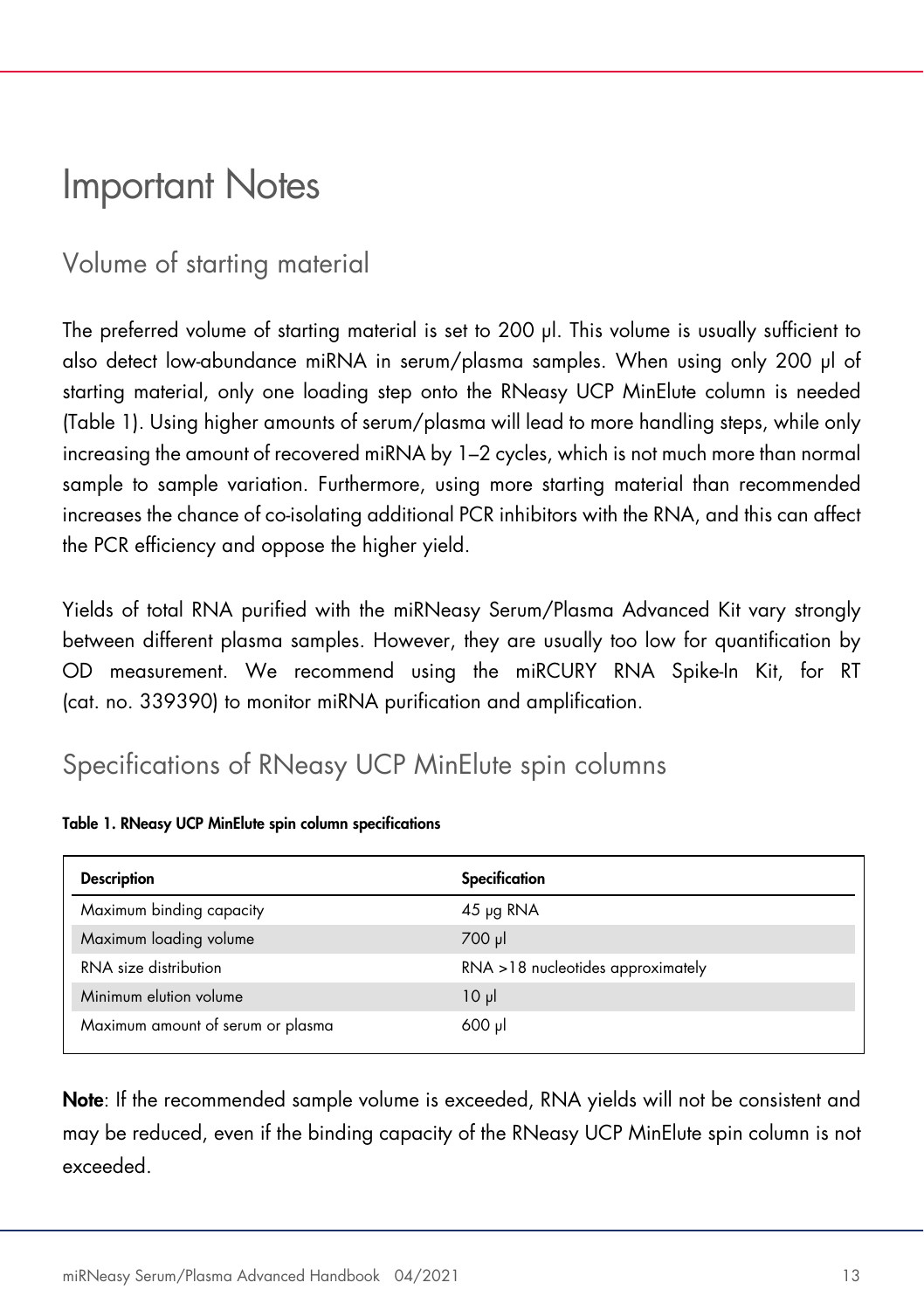## <span id="page-13-0"></span>Protocol: Purification of Total RNA, Including miRNA, From Serum and Plasma

This protocol is intended as a guideline for the purification of cell-free total RNA, which primarily includes small RNAs, such as miRNAs, from small volumes (up to 600 µl) of serum and plasma using the miRNeasy Serum/Plasma Advanced Kit. Processing of more than 200 µl sample is not recommended, because the amounts of contaminants introduced by larger sample volumes may interfere with the purification process.

For recommendations on collection, preparation and storage of cell-free plasma and serum, se[e Appendix B: Recommendations for Serum and Plasma Collection, Separation and Storage](#page-24-0) on page [25.](#page-24-0)

Important points before starting

- After collection and centrifugation, plasma or serum can be stored at 2–8°C for up to 6 hours or used directly in the procedure. For long-term storage, freezing at –30°C –15°C or –90°C to –65°C in aliquots is recommended. To process frozen lysates, incubate at 37°C in a water bath until samples are completely thawed and salts are dissolved. Avoid prolonged incubation, which may compromise RNA integrity.
- See [Appendix E: Optional On-column DNase Digestion with the RNase-Free DNase Set](#page-33-0) on page [34](#page-33-0) for optional on-column DNase digestion. DNase I digestion is not recommended for plasma or serum samples. Cell-free body fluids typically do not contain significant amounts of DNA. In addition, miRCURY LNA miRNA PCR Assays and most other assays for mature miRNA are not affected by the presence of small amounts of genomic DNA. On-column DNase treatment may reduce recovery of small RNA from plasma or serum.
- Buffers RPL and RWT may form a precipitate upon storage. If necessary, redissolve by warming and then place at room temperature (15–25°C).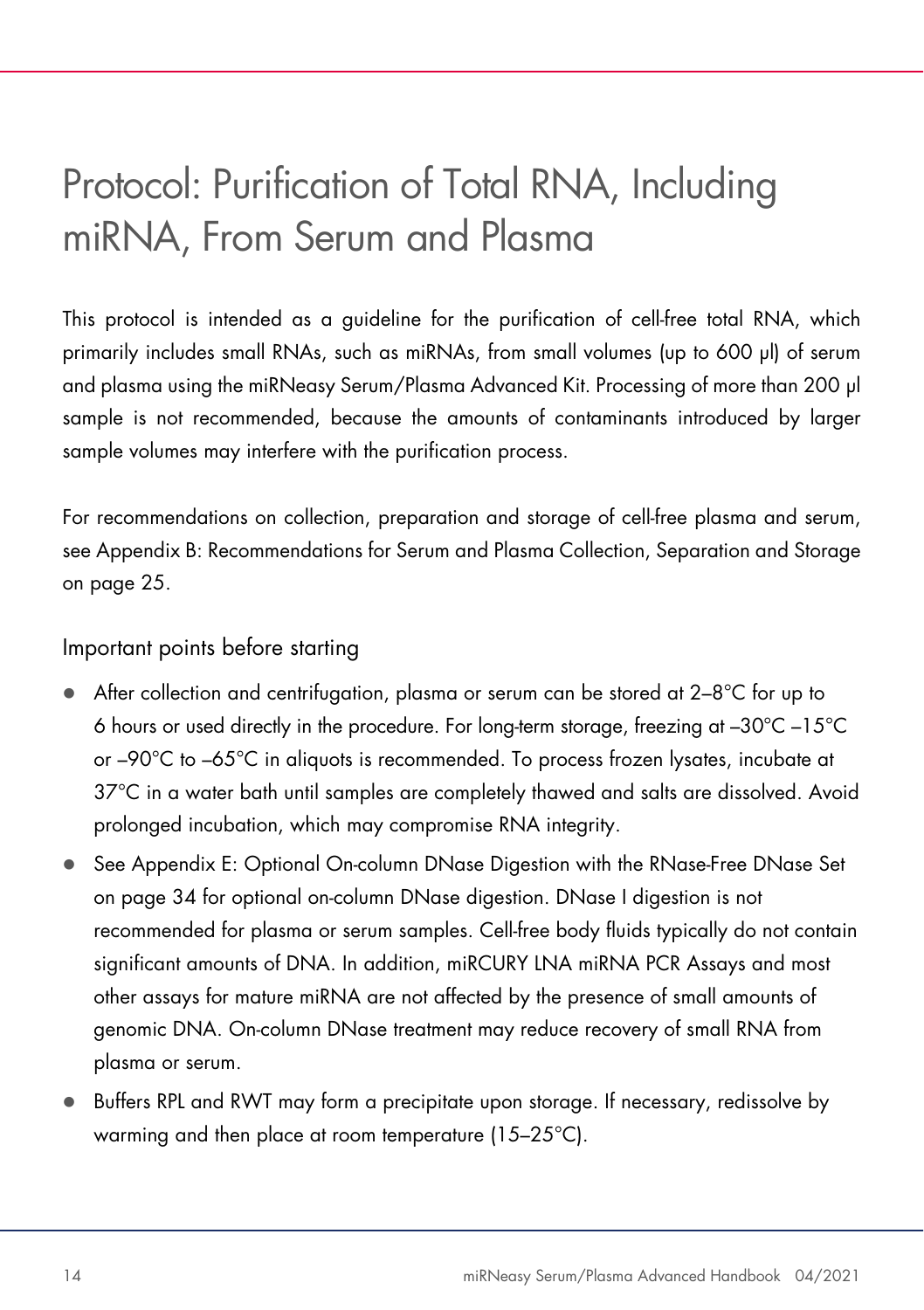- Equilibrate buffers to room temperature before starting the protocol.
- Buffers RPL and RWT contain a guanidine salt and are therefore not compatible with disinfecting reagents containing bleach.
- All steps should be performed at room temperature. Work quickly.
- The procedure is suitable for use with either serum samples or plasma samples containing EDTA. For citrate plasma samples, refer to the protocol in [Appendix A: Purification of](#page-20-0)  [Total RNA, Including miRNA, from Citrate Plasma](#page-20-0) on pag[e 21.](#page-20-0) Plasma samples containing heparin should not be used, because this anticoagulant can interfere with downstream assays, such as RT-PCR.

### Things to do before starting

- Buffers RWT and RPE are supplied as concentrates. Before using for the first time, add the required volumes of ethanol (96–100%), as indicated on the bottles, to obtain a working solution.
- Use of carrier RNA (e.g., 1 µg MS2 RNA, Roche®, cat. no. 10 165 948 001) or bacterial ribosomal RNA (Roche, cat. no. 10 206 938 001) may increase recovery in some cases. Do not use poly-A RNA.

### Procedure

- <span id="page-14-1"></span>1. Prepare serum or plasma or thaw frozen samples.
- 2. Transfer 200 ul serum or plasma into a 2 ml microcentrifuge tube.

Note: It is possible to process up to 600 µl of serum/plasma sample. In this case, adapt the volume of RPL and RPP according to [Table 2.](#page-14-0)

#### <span id="page-14-0"></span>Table 2. Adapting Buffer RPL and RPP volumes for larger starting sample volumes

| Serum/plasma      | <b>Buffer RPL</b> | <b>Buffer RPP</b> |
|-------------------|-------------------|-------------------|
| $200$ $\mu$       | $60$ pl           | 20 <sub>µ</sub>   |
| 400 <sub>pl</sub> | $120$ pl          | $40$ $\mu$        |
| $600$ $\mu$       | 180 µl            | $60$ pl           |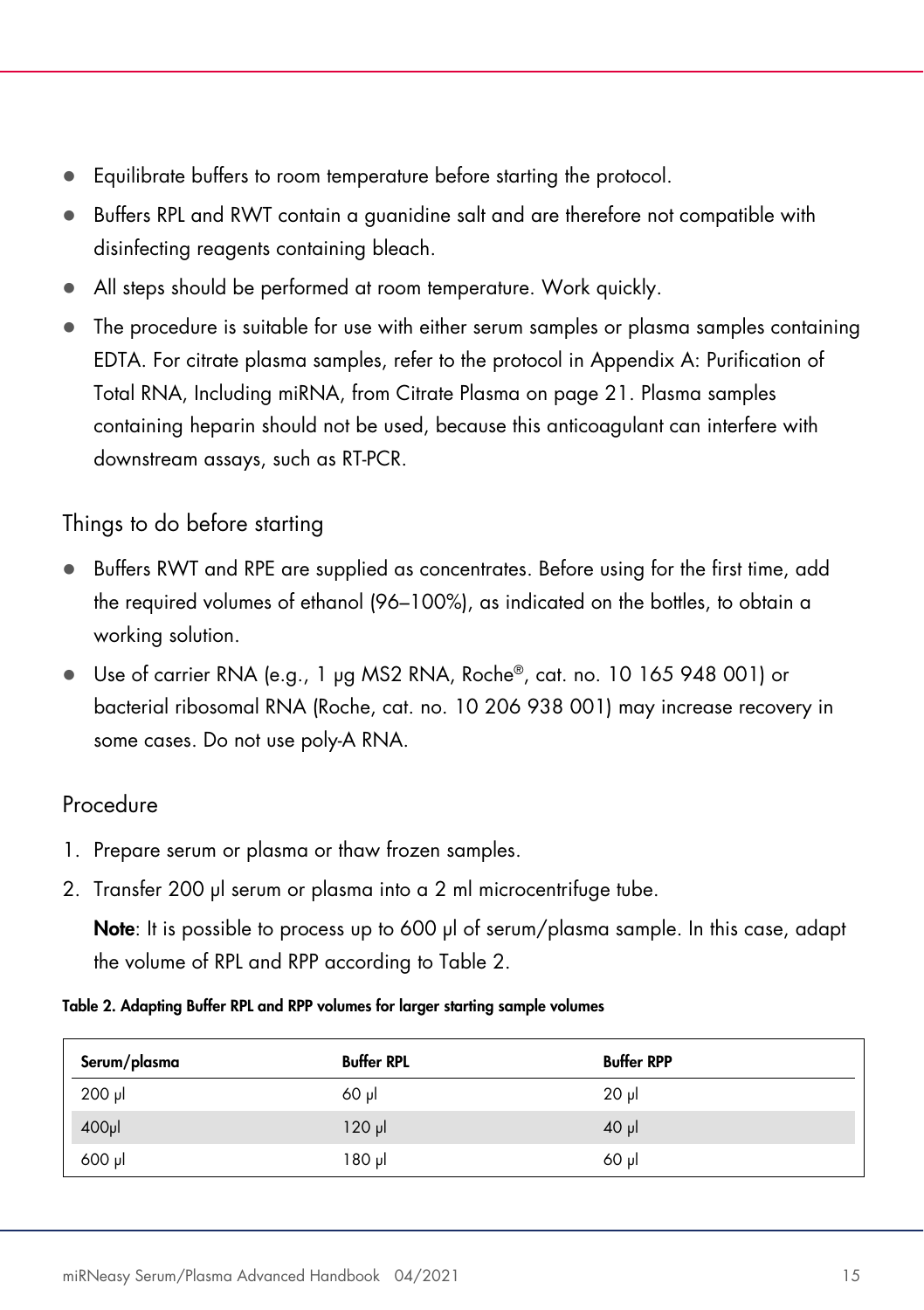3. Add 60 µl Buffer RPL. Close the tube caps and vortex for >5 s. Leave at room temperature (15–25°C) for 3 min.

Note: If using a volume of serum/plasma other than 200 µl, adapt the volume of Buffer RPL according to [Table 2.](#page-14-0)

Note: If any spike-in controls are used, they should be added to the lysate at this point.

4. Add 20 µl Buffer RPP. Close the tube caps and mix vigorously by vortexing for >20 s. Incubate at room temperature for 3 min.

Thorough mixing is important for subsequent phase separation.

Note: If using a volume of serum/plasma other than 200 ul, adapt the volume of Buffer RPP according to [Table 2.](#page-14-0)

- <span id="page-15-0"></span>5. Centrifuge at 12000  $x q$  for 3 min at room temperature to pellet the precipitate. Note: Supernatant should be clear and colorless.
- 6. Transfer supernatant (~230 µl for 200 µl serum/plasma) to a new microcentrifuge tube. Add 1 volume of isopropanol. Mix well by vortexing.
- <span id="page-15-1"></span>7. Transfer the entire sample to an RNeasy UCP MinElute column. Close the lid, and centrifuge for 15 s at  $\geq 8000 \times a$ . Discard the flow-through.
- <span id="page-15-2"></span>8. Pipet 700 µl Buffer RWT onto the RNeasy UCP MinElute spin column. Close the lid, and centrifuge for 15 s at  $\geq$ 8000 x g. Discard the flow-through.

Reuse the collection tube in the next step.

9. Pipet 500 µl Buffer RPE onto the RNeasy UCP MinElute spin column. Close the lid, and centrifuge for 15 s at  $\geq$ 8000 x g. Discard the flow-through.

Reuse the collection tube in the next step.

10.Add 500 µl of 80% ethanol to the RNeasy UCP MinElute spin column. Close the lid gently, and centrifuge for 2 min at  $\geq$ 8000 x g ( $\geq$ 10,000 rpm) to wash the spin column membrane. Discard the flow-through.

Note: After centrifugation, carefully remove the RNeasy UCP MinElute spin column from the collection tube so that the column does not contact the flow-through. Otherwise, carryover of ethanol will occur.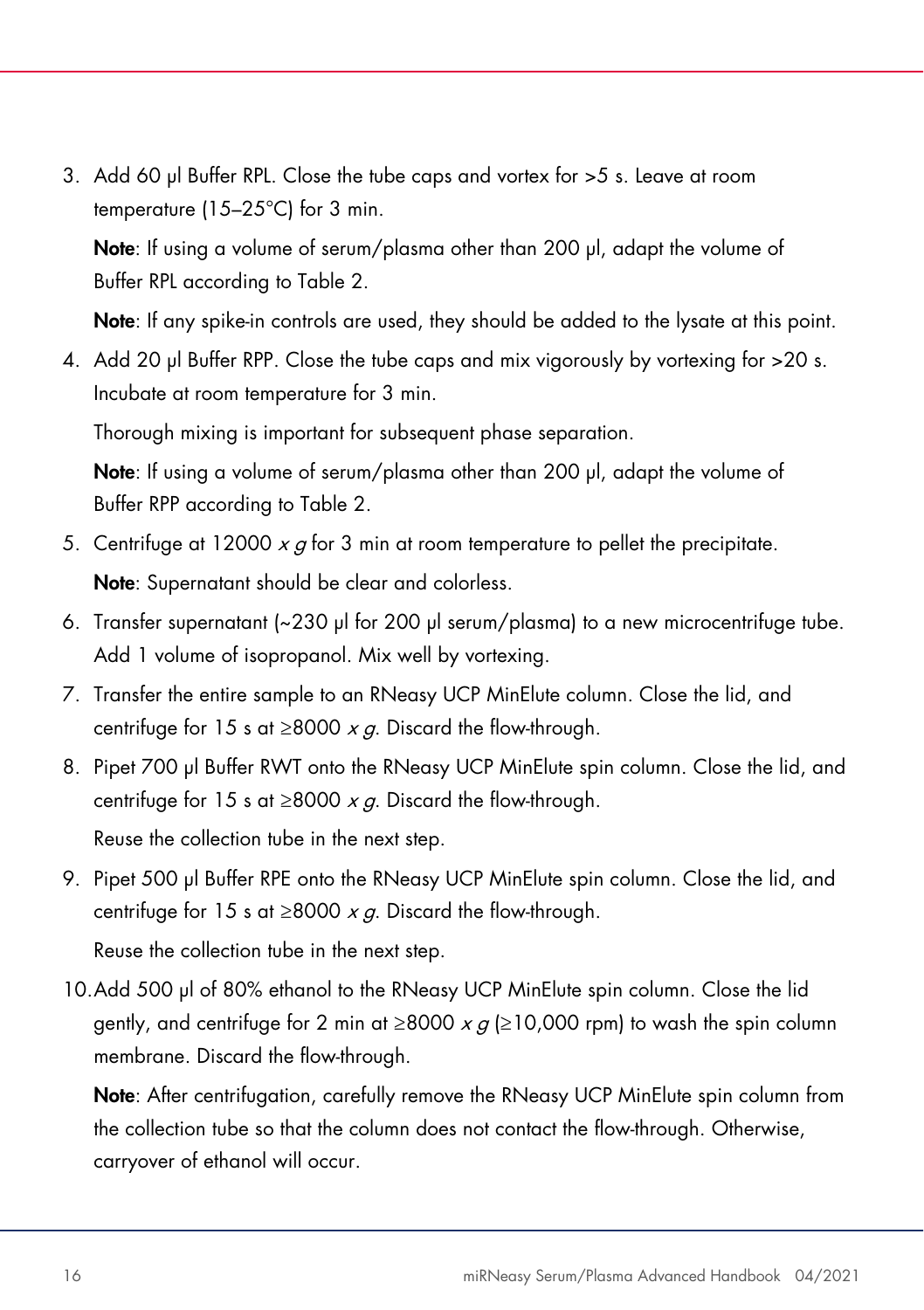<span id="page-16-0"></span>11.Place the RNeasy UCP MinElute spin column in a new 2 ml collection tube (supplied). Open the lid of the spin column and centrifuge at full speed for 5 min to dry the membrane. Discard the flow-through and the collection tube.

Note: To avoid damage to their lids, place the spin columns into the centrifuge with at least one empty position between columns. Orient the lids so that they point in a direction opposite to the rotation of the rotor (e.g., if the rotor rotates clockwise, orient the lids counterclockwise).

Note: It is important to dry the spin column membrane, since residual ethanol may interfere with downstream reactions. Centrifugation with the lids open ensures that no ethanol is carried over during RNA elution.

12.Place the RNeasy UCP MinElute spin column in a new 1.5 ml collection tube (supplied). Add 20 µl RNase-free water directly to the center of the spin column membrane and incubate 1 min. Close the lid, and centrifuge for 1 min at full speed to elute the RNA.

Note: As little as 10 µl RNase-free water can be used for elution if a higher RNA concentration is required, but the yield might be reduced. Do not elute with less than 10 µl RNase-free water, as the spin-column membrane will not be sufficiently hydrated.

The dead volume of the RNeasy UCP MinElute spin column is 2 µl, so elution with 20 µl RNase-free water results in a 18 µl eluate.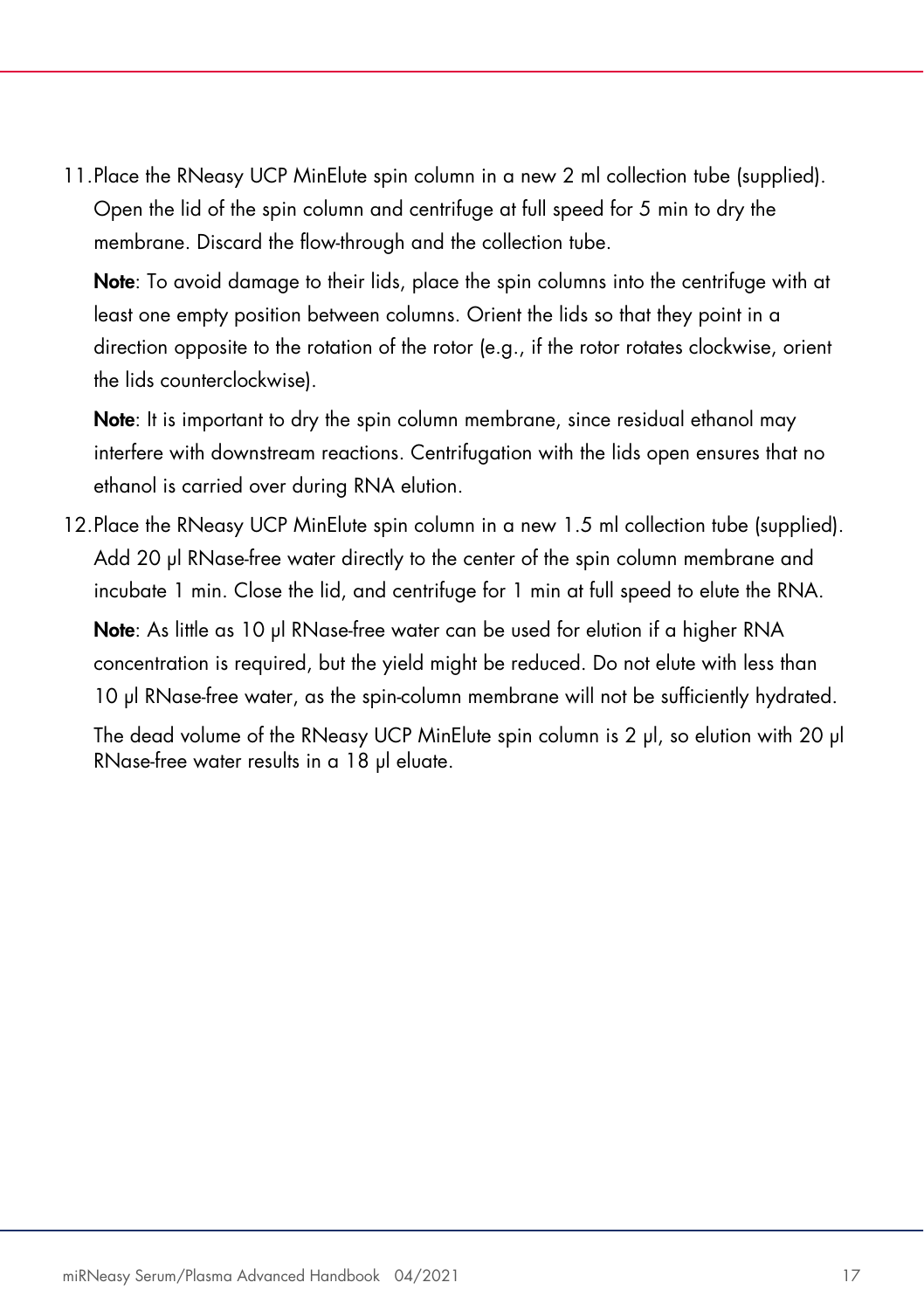### <span id="page-17-0"></span>Troubleshooting Guide

This troubleshooting guide may be helpful in solving any problems that may arise. For more information, see also the Frequently Asked Questions page at our Technical Support Center: [www.qiagen.com/FAQ/FAQList.aspx](http://www.qiagen.com/FAQ/FAQList.aspx). The scientists in QIAGEN Technical Services are always happy to answer any questions you may have about either the information and protocols in this handbook or sample and assay technologies (for contact information, see back cover or visit [www.qiagen.com](http://www.qiagen.com/)).

|                                       | <b>Comments and suggestions</b>                                                                                                                                                                                                                                                                                                                                                                                                                                                                                              |
|---------------------------------------|------------------------------------------------------------------------------------------------------------------------------------------------------------------------------------------------------------------------------------------------------------------------------------------------------------------------------------------------------------------------------------------------------------------------------------------------------------------------------------------------------------------------------|
| Clogged column                        | Make sure to follow recommendations in Appendix B:<br>Recommendations for Serum and Plasma Collection, Separation and Storage<br>(page 25) for removal of residual cellular material. After<br>thawing of frozen samples, remove cryoprecipitates by<br>centrifugation or filtration, if necessary (see Appendix B:<br>Recommendations for Serum and Plasma Collection, Separation and<br>Storage). Make sure to not transfer any precipitate from step<br>5 on page 16 when transferring the supernatant to a fresh<br>tube |
| Centrifugation<br>temperature too low | All centrifugation steps should be performed at room<br>temperature (15-25°C). Some centrifuges may cool to<br>below 20°C even when set at 20°C. This can cause<br>precipitates to form that can clog the RNeasy UCP MinElute<br>spin column and reduce RNA yield. If this happens, set the<br>centrifugation temperature to 25°C. Warm the ethanol-<br>containing lysate to 37°C before transferring to the RNeasy<br>UCP MinElute spin column.                                                                             |
|                                       | Low miRNA vield or poor performance of miRNA in downstream applications                                                                                                                                                                                                                                                                                                                                                                                                                                                      |

#### errormance or

| a) Incorrect ethanol | Be sure to use the ethanol concentrations specified in the |
|----------------------|------------------------------------------------------------|
| concentration        | protocol steps.                                            |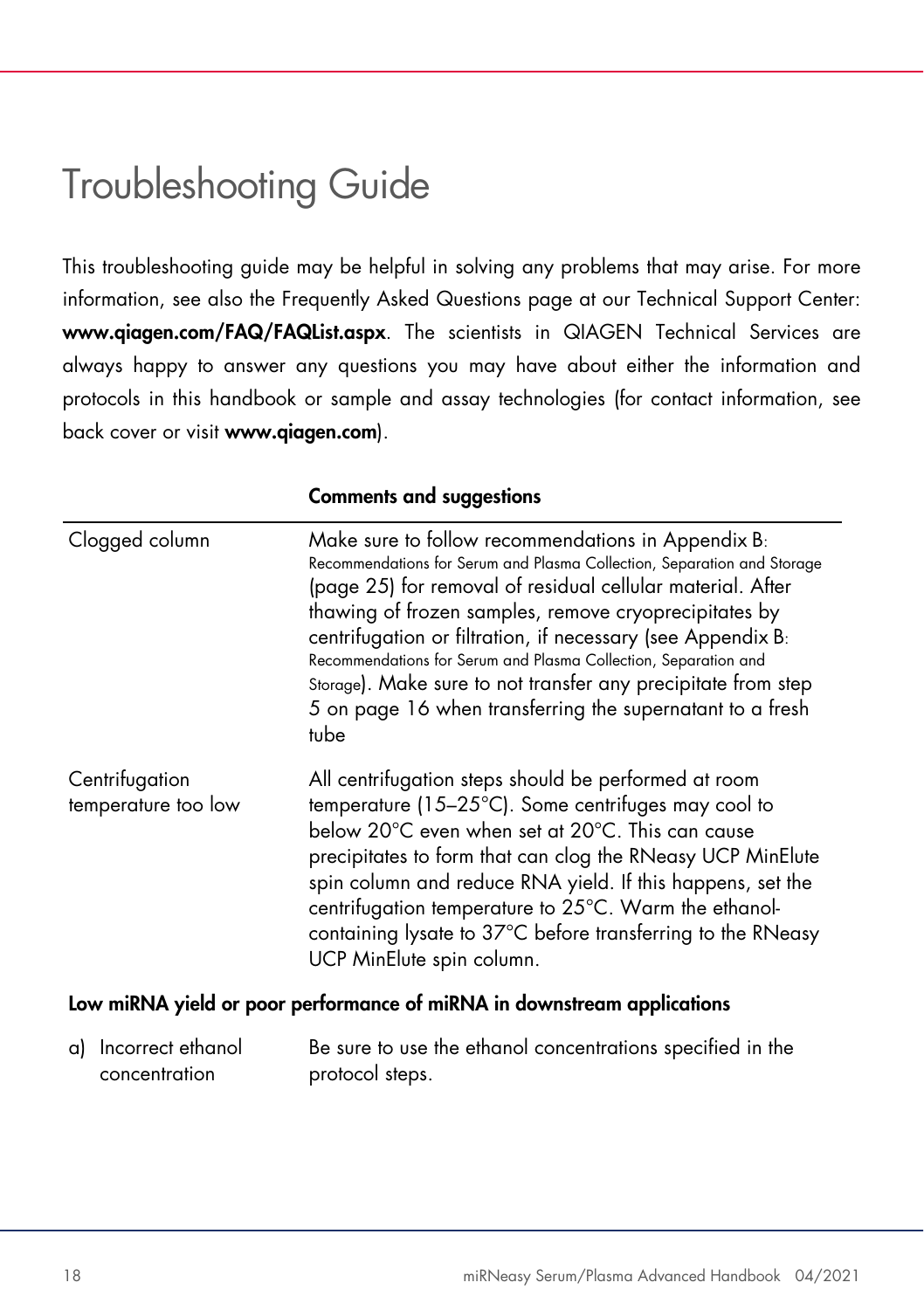#### Comments and suggestions

#### Low or no recovery of RNA

| a) Too much starting<br>material           | In subsequent preparations, reduce the amounts of starting<br>material. It is essential to use the correct amount of starting<br>material (see page 13, Volume of starting material). |
|--------------------------------------------|---------------------------------------------------------------------------------------------------------------------------------------------------------------------------------------|
| b) Elution buffer<br>incorrectly dispensed | Add elution buffer to the center of the RNeasy UCP MinElute<br>spin column membrane to ensure that the buffer completely<br>covers the membrane.                                      |
| c) RNA still bound to the<br>membrane      | Repeat the elution step of the protocol, but incubate the<br>RNeasy UCP MinElute spin column on the bench for 10 min<br>after adding RNase-free water and before centrifugation.      |

#### RNA degraded

| a) Sample       | Cell-free RNA in plasma and serum typically consists of         |
|-----------------|-----------------------------------------------------------------|
| inappropriately | small RNA species only and will therefore not resemble          |
| handled         | intact RNA from cells or tissue. Nevertheless, the following    |
|                 | precautions are recommended to avoid complications due to       |
|                 | RNA degradation.                                                |
|                 | Daulaum den wurdenet mittelite innen stalle den findeline deuer |

Perform the protocol quickly, especially the first few steps. See [Appendix C: General Remarks on Handling RNA](#page-28-0) (page [29\)](#page-28-0) and [Appendix B: Recommendations for Serum](#page-24-0)  [and Plasma Collection, Separation and Storage](#page-24-0) (page [25\)](#page-24-0).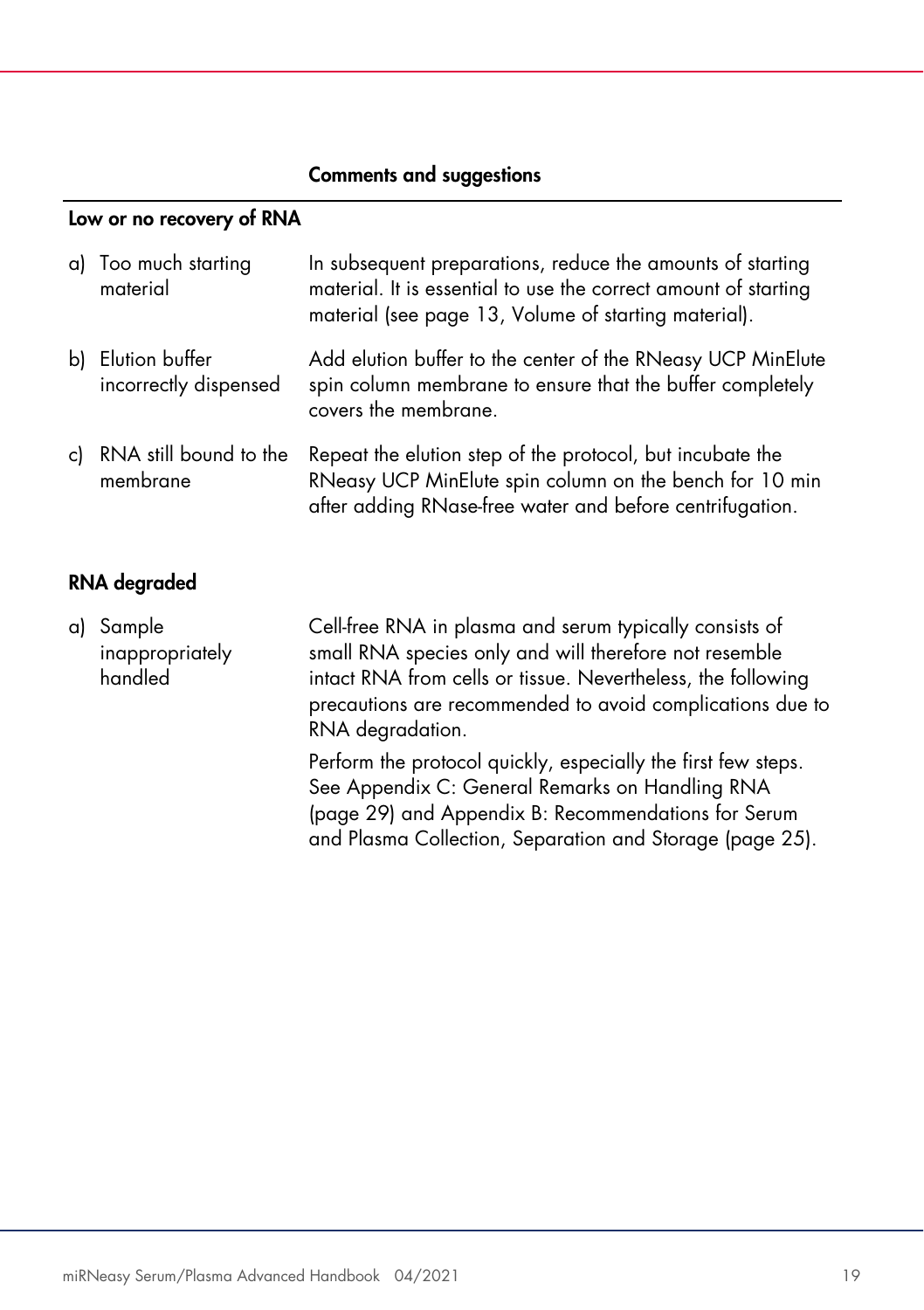### Comments and suggestions

| b) | RNase contamination                                 | Cell-free RNA in plasma and serum typically consists of<br>small RNA species only, and will therefore not resemble<br>intact RNA from cells or tissue. Nevertheless, the following<br>precautions are recommended to avoid complications due to<br>RNA degradation. |  |
|----|-----------------------------------------------------|---------------------------------------------------------------------------------------------------------------------------------------------------------------------------------------------------------------------------------------------------------------------|--|
|    |                                                     | RNases can be introduced during use. Make sure not to<br>introduce any RNases during the procedure or later<br>handling. See Appendix C: General Remarks on Handling<br>RNA (page 29).                                                                              |  |
|    |                                                     | Do not put RNA samples into a vacuum dryer that has been<br>used in DNA preparations where RNases may have been<br>used.                                                                                                                                            |  |
|    | RNA does not perform well in downstream experiments |                                                                                                                                                                                                                                                                     |  |

| a) Salt carryover during<br>elution | Ensure that Buffer RPE is at $20-30^{\circ}$ C.                                                                                                                                 |
|-------------------------------------|---------------------------------------------------------------------------------------------------------------------------------------------------------------------------------|
| b) Ethanol carryover                | After the final membrane wash, be sure to dry the RNeasy<br>UCP MinElute spin column by centrifugation at full speed<br>with open lids for 5 min (protocol step 11 on page 17). |

### Contamination by genomic DNA

| Sample inappropriately<br>handled | Invert tubes gently to mix contents after blood collection.<br>Vigorous mixing or shaking can promote hemolysis.                |
|-----------------------------------|---------------------------------------------------------------------------------------------------------------------------------|
|                                   | Generate plasma as quickly as possible after blood<br>collection. Long delays can promote hemolysis or apoptotic<br>cell death. |
|                                   | Perform the second centrifugation or filtration before<br>freezing the plasma, if possible.                                     |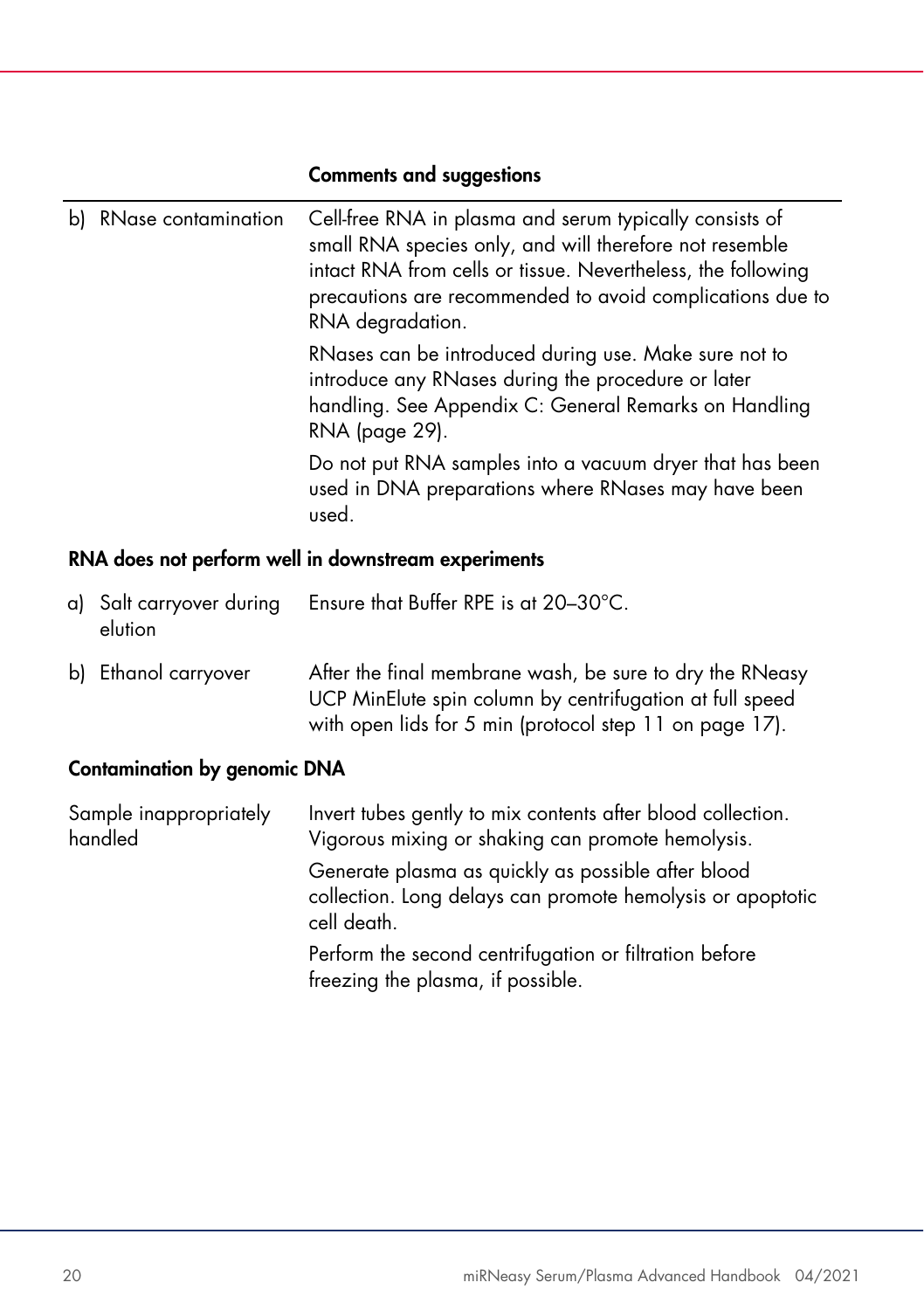## <span id="page-20-0"></span>Appendix A: Purification of Total RNA, Including miRNA, from Citrate Plasma

This protocol is intended as a guideline for the purification of cell-free total RNA from small volumes (up to 600 µl) of citrate plasma using the miRNeasy Serum/Plasma Advanced Kit. Processing of more than 200 µl sample is not recommended, because the amounts of contaminants introduced by larger sample volumes may interfere with the purification process.

For recommendations on collection, preparation and storage of cell-free plasma and serum, se[e Appendix B: Recommendations for Serum and Plasma Collection, Separation and Storage,](#page-24-0) page [25.](#page-24-0)

#### Important points before starting

- After collection and centrifugation, plasma or serum can be stored at 2–8°C for up to 6 hours or used directly in the procedure. For long-term storage, freezing at –30°C –15°C or –90°C to –65°C in aliquots is recommended. To process frozen lysates, incubate at 37°C in a water bath until samples are completely thawed and salts are dissolved. Avoid prolonged incubation, which may compromise RNA integrity.
- See [Appendix E: Optional On-column DNase Digestion with the RNase-Free DNase Set](#page-33-0) on page [34](#page-33-0) for optional on-column DNase digestion. DNase I digestion is not recommended for plasma or serum samples. Cell-free body fluids typically do not contain significant amounts of DNA. In addition, miRCURY LNA miRNA PCR Assays and most other assays for mature miRNA are not affected by the presence of small amounts of genomic DNA. On-column DNase treatment may reduce recovery of small RNA from plasma or serum.
- Buffers RPL and RWT may form a precipitate upon storage. If necessary, redissolve by warming and then place at room temperature (15–25°C).
- Equilibrate buffers to room temperature before starting the protocol.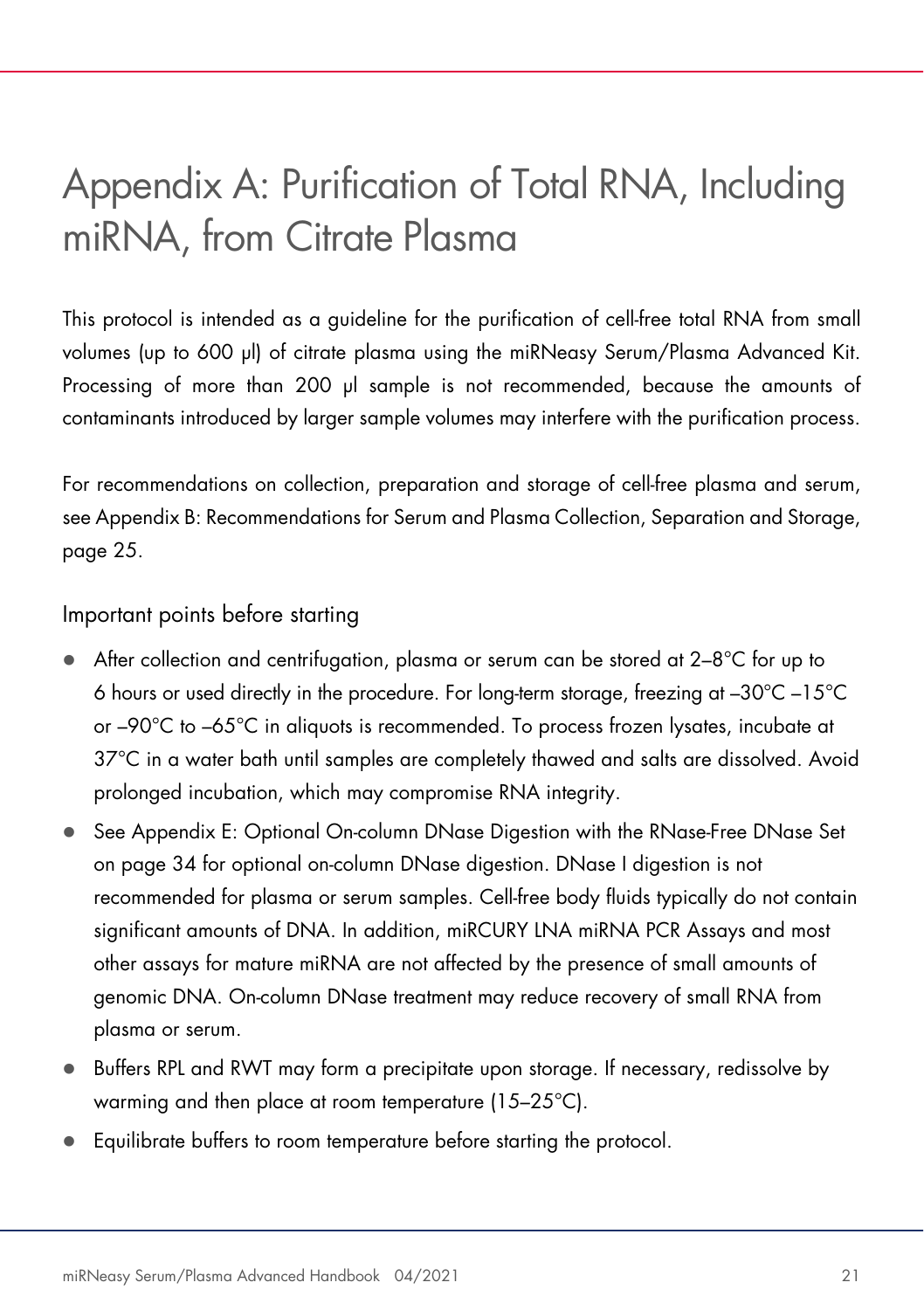- Buffers RPL and RWT contain a guanidine salt and are therefore not compatible with disinfecting reagents containing bleach.
- All steps should be performed at room temperature. Work quickly.
- The procedure is suitable for use with plasma samples containing citrate. For serum or EDTA plasma samples, refer to the protocol on page [14.](#page-13-0) Plasma samples containing heparin should not be used, because this anticoagulant can interfere with downstream assays, such as RT-PCR.

#### Things to do before starting

- Buffers RWT and RPE are supplied as concentrates. Before using for the first time, add the required volumes of ethanol (96–100%), as indicated on the bottles, to obtain a working solution.
- Use of carrier RNA (e.g., 1 µg MS2 RNA, Roche, cat. no. 10 165 948 001) or bacterial ribosomal RNA (Roche, cat. no. 10 206 938 001) may increase recovery in some cases. Do not use poly-A RNA.

#### Procedure

- <span id="page-21-1"></span>1. Prepare plasma or thaw frozen samples.
- 2. Transfer 200 µl plasma into a 2 ml microcentrifuge tube.

Note: It is possible to process up to 600 µl plasma sample. In this case please adapt the volume of RPL and RPP according to [Table 3.](#page-21-0)

| Plasma      | <b>Buffer RPL</b> | <b>Buffer RPP</b> |
|-------------|-------------------|-------------------|
| $200$ $\mu$ | $60$ $\mu$        | $60$ pl           |
| $400$ µ     | $120$ pl          | $120$ pl          |
| 600 µl      | 180 µl            | $180$ pl          |

<span id="page-21-0"></span>Table 3. Adapting Buffer RPL and RPP volumes for larger starting sample volumes

3. Add 60 µl Buffer RPL. Close the tube caps and vortex for >5 s. Leave at room temperature (15–25°C) for 3 min.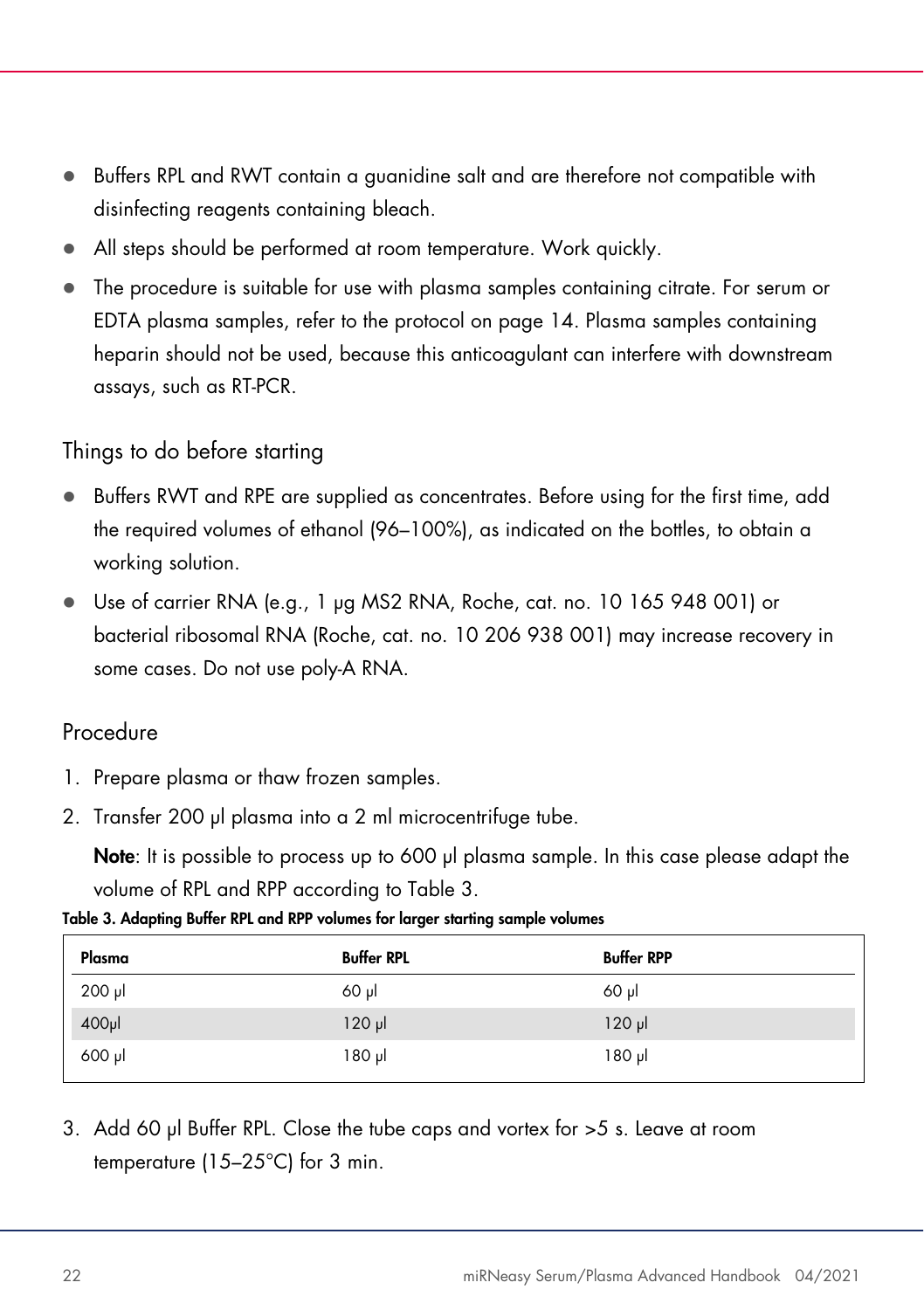Note: If using a volume of plasma other than 200 µl, adapt the volume of Buffer RPL according to [Table 3.](#page-21-0)

4. Note: If any spike-in controls are used, they should be added to the lysate at this point. Add 60 µl Buffer RPP. Close the tube caps and mix vigorously by vortexing for >20 s. Incubate at room temperature for 3 min.

Thorough mixing is important for subsequent phase separation.

Note: If using a volume plasma other than 200 ul, adapt the volume of Buffer RPP according to [Table 3.](#page-21-0)

- 5. Centrifuge at 12000  $x \alpha$  for 3 min at room temperature to pellet the precipitate. Note: Supernatant should be clear and colorless.
- 6. Transfer supernatant (~230 µl for 200 µl plasma) to a new microcentrifuge tube. Add 1 volume of isopropanol. Mix well by vortexing.
- 7. Transfer the entire sample to an RNeasy UCP MinElute column. Close the lid, and centrifuge for 15 s at  $\geq$ 8000 x g. Discard the flow-through.
- <span id="page-22-0"></span>8. Pipet 700 µl Buffer RWT to the RNeasy UCP MinElute spin column. Close the lid, and centrifuge for 15 s at  $\geq$ 8000 x g. Discard the flow-through.

Reuse the collection tube in the next step.

9. Pipet 500 µl Buffer RPE onto the RNeasy UCP MinElute spin column. Close the lid, and centrifuge for 15 s at  $\geq$ 8000 x q. Discard the flow-through.

Reuse the collection tube in the next step.

10.Add 500 µl of 80% ethanol to the RNeasy UCP MinElute spin column. Close the lid gently, and centrifuge for 2 min at  $\geq$ 8000 x g ( $\geq$ 10,000 rpm) to wash the spin column membrane. Discard the flow-through.

Note: After centrifugation, carefully remove the RNeasy UCP MinElute spin column from the collection tube so that the column does not contact the flow-through. Otherwise, carryover of ethanol will occur.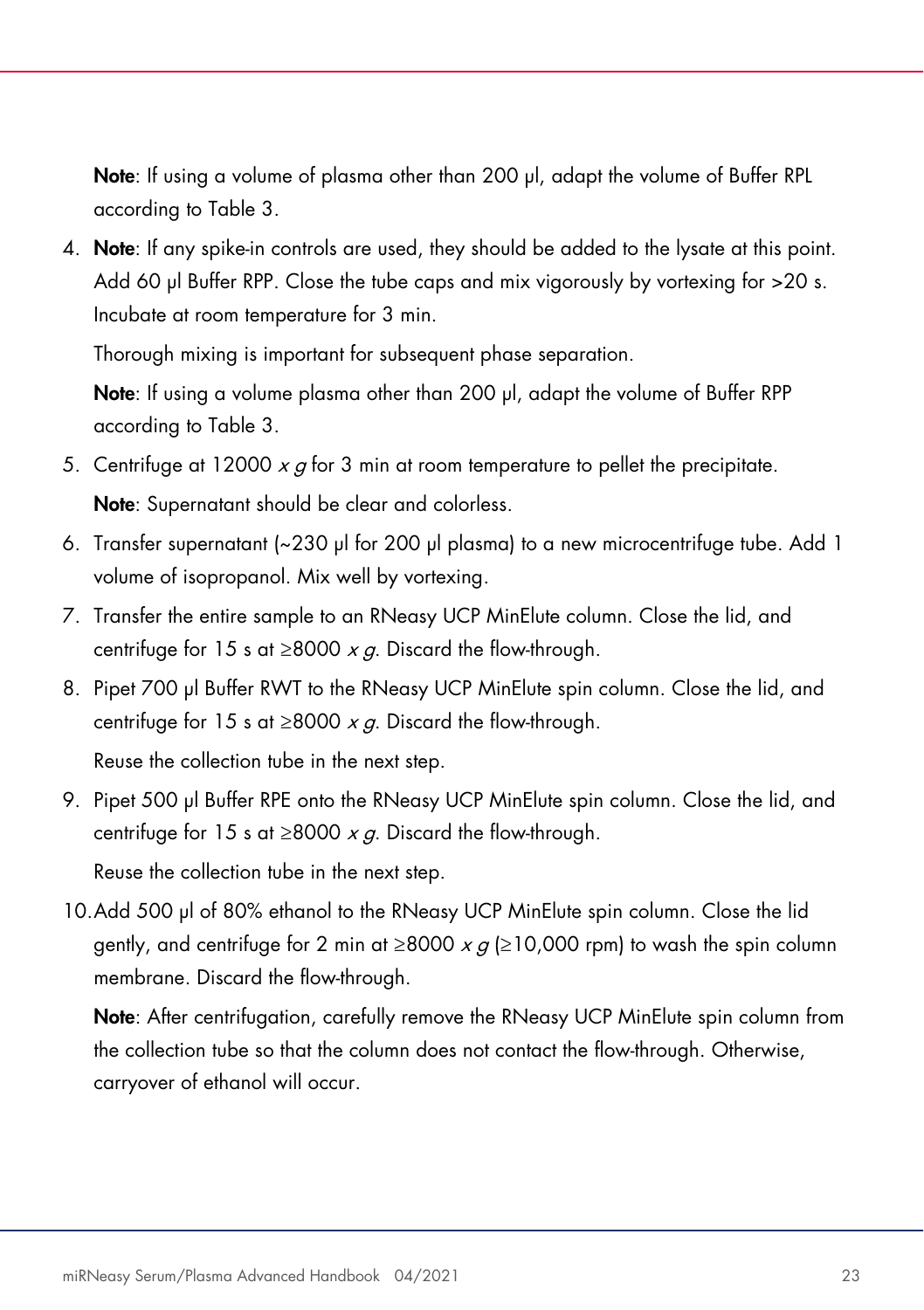11.Place the RNeasy UCP MinElute spin column in a new 2 ml collection tube (supplied). Open the lid of the spin column and centrifuge at full speed for 5 min to dry the membrane. Discard the flow-through and the collection tube.

Note: To avoid damage to their lids, place the spin columns into the centrifuge with at least one empty position between columns. Orient the lids so that they point in a direction opposite to the rotation of the rotor (e.g., if the rotor rotates clockwise, orient the lids counterclockwise).

Note: It is important to dry the spin column membrane, since residual ethanol may interfere with downstream reactions. Centrifugation with the lids open ensures that no ethanol is carried over during RNA elution.

12.Place the RNeasy UCP MinElute spin column in a new 1.5 ml collection tube (supplied). Add 20 µl RNase-free water directly to the center of the spin column membrane and incubate 1 min. Close the lid, and centrifuge for 1 min at full speed to elute the RNA.

Note: As little as 10 µl RNase-free water can be used for elution if a higher RNA concentration is required, but the yield might be reduced. Do not elute with less than 10 µl RNase-free water, as the spin column membrane will not be sufficiently hydrated.

The dead volume of the RNeasy UCP MinElute spin column is 2 µl, so elution with 20 µl RNase-free water results in a 18 µl eluate.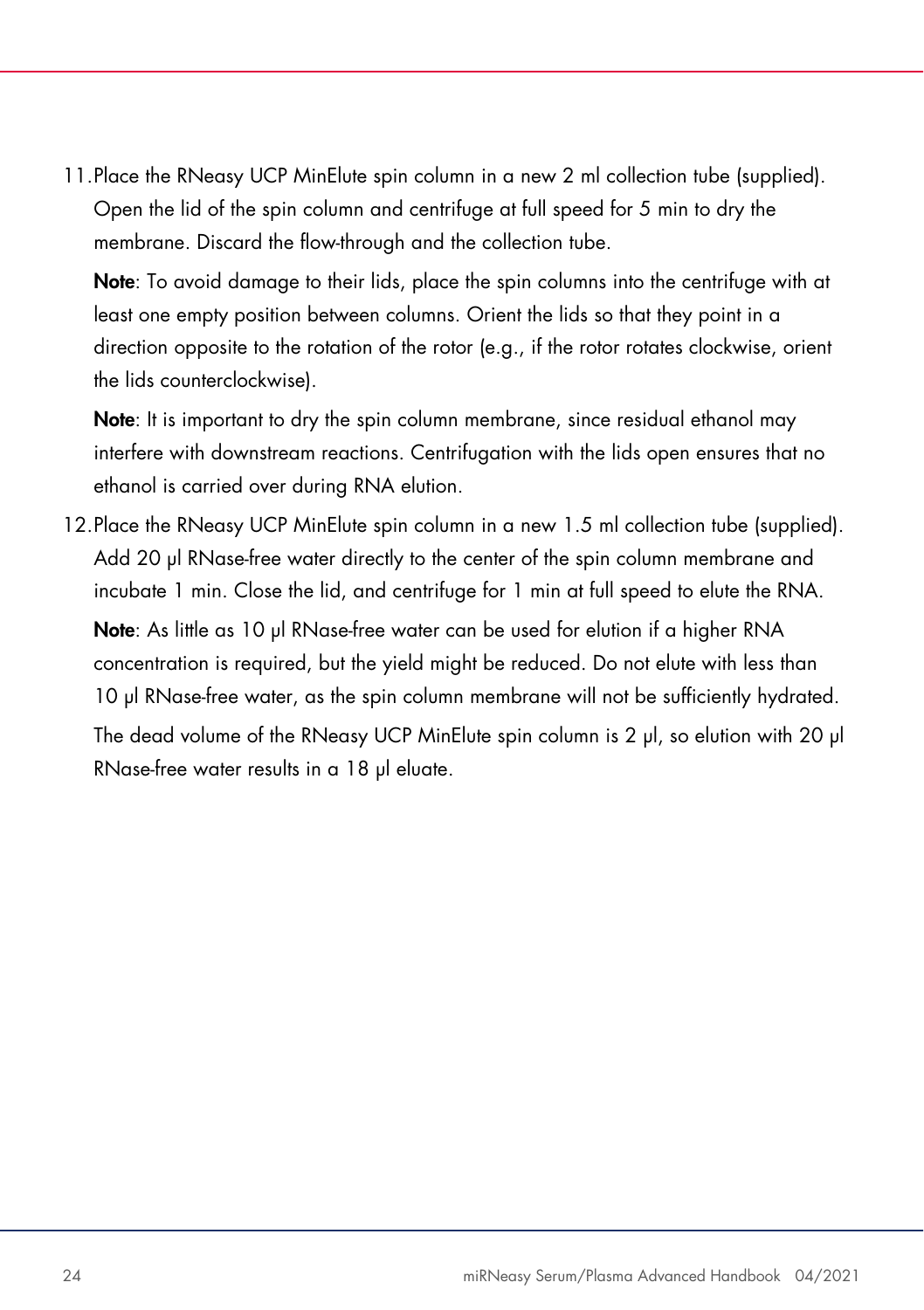# <span id="page-24-0"></span>Appendix B: Recommendations for Serum and Plasma Collection, Separation and Storage

To isolate circulating, cell-free nucleic acids from whole blood samples, we recommend following these protocols, which include an initial low  $\sigma$  force centrifugation step to separate cells from plasma or serum followed by a high  $q$ -force centrifugation or filtration step to remove all remaining cellular debris. The latter centrifugation step significantly reduces the amount of cellular or genomic DNA and RNA in the sample. Because of the much higher abundance of RNA in cells, even small amounts of cellular debris can have a very significant effect on RNA profiling of cell-free fluids. The sooner after blood collection this removal of cellular materials is performed, the lower the risk of additional background from blood cell-derived nucleic acids released in vitro. Use of gel barrier tubes generally results in fewer residual cells.

The speed at which the second centrifugation step is performed will influence the recovery of different types of nucleic acid. Centrifugation at medium speed (e.g., 3000  $x$  g) will effectively remove cellular material, including thrombocyte fragments and apoptotic bodies. Centrifugation at higher speed (e.g., 16,000  $x$  d) may in addition remove intact chromatin from ruptured blood cells, but may also remove larger extracellular vesicles that may contain cell-free nucleic acid (especially mRNA).

Syringe filters with 0.8 µm pore size (e.g., Sartorius® Minisart® NML (cat. no. 16592) or Millipore® Millex®-AA (cat. no. SLAA033SB)) remove remaining cell fragments and debris strictly based on size, irrespective of density. These filters have dead volumes of around 100–200 µl.

### <span id="page-24-1"></span>Procedure: plasma separation and storage

1. Collect whole blood in BD Vacutainer® Venous Blood Collection Tubes (cat. no. 367525) containing EDTA (or any other primary blood collection tube containing EDTA as anticoagulant). Store tubes at room temperature (15–25°C) or 4°C and process within 1 hour.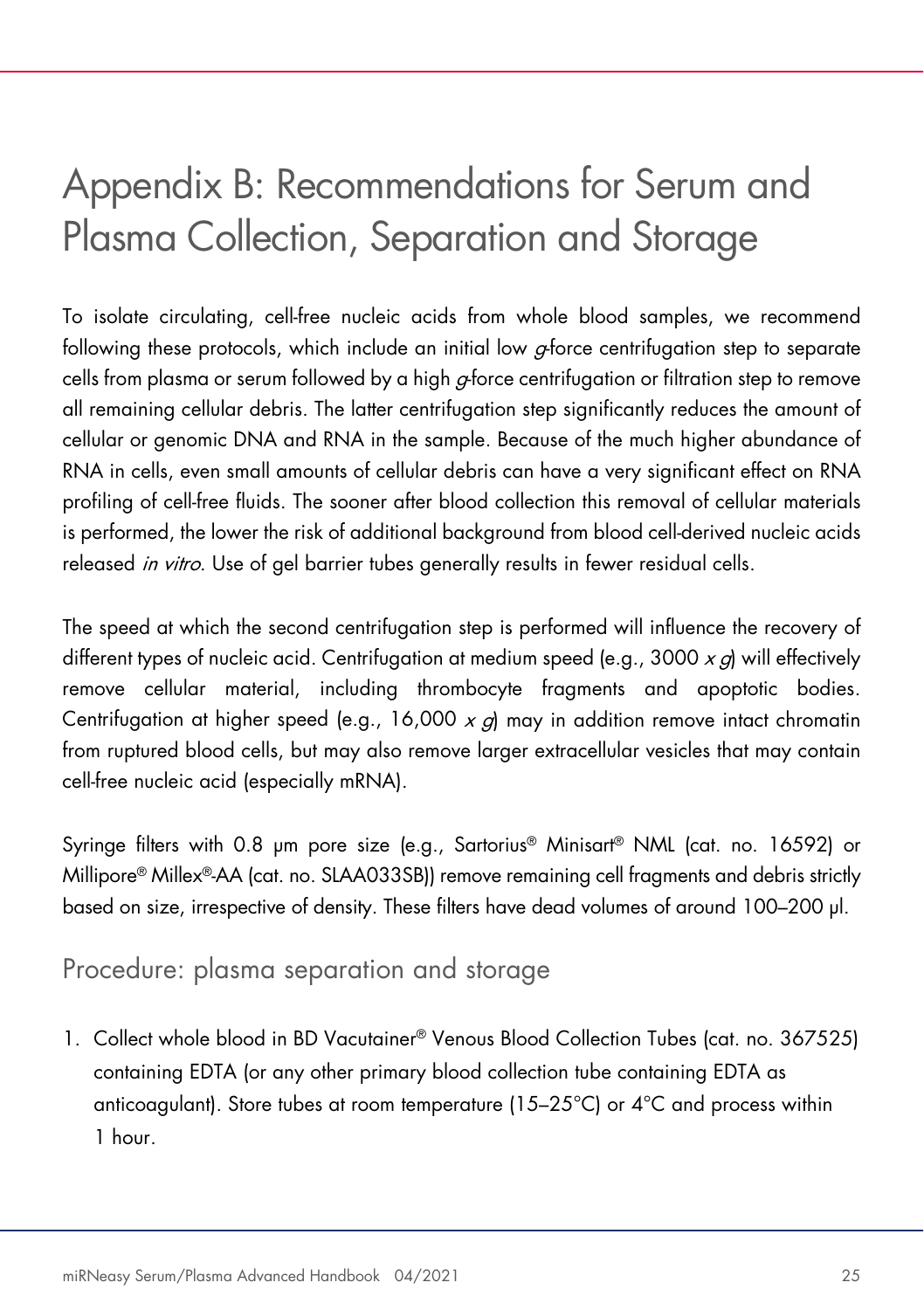Note: Do not use heparin-containing blood collection tubes as this anticoagulant can interfere with downstream assays, such as RT-PCR.

- 2. Centrifuge blood samples in primary blood collection tubes for 10 min at 1900  $xq$ (3000 rpm) and 4°C using a swinging bucket rotor.
- 3. Carefully transfer the upper (yellow) plasma phase to a new tube (with conical bottom) without disturbing the intermediate buffy coat layer (containing white blood cells and platelets). Normally up to 4–5 ml plasma can be obtained from 10 ml of whole blood. Note: Carryover of white blood cells and platelets from the buffy coat layer is the most

likely source of cellular miRNA/RNA contamination in plasma.

Note: Plasma can be used for cell-free nucleic acid purification at this stage. However, an additional filtration or centrifugation will remove additional cellular debris and minimize contamination of cell-free nucleic acids by gDNA and RNA derived from damaged blood cells.

4. Centrifuge plasma samples in conical tubes for 15 min at 3,000  $xq$  (or 10 min at 16,000  $\times a$  – see above) and 4°C or pass through a 0.8 µm filter (see recommendations above).

This will remove additional cellular nucleic acids attached to cell debris.

- 5. Carefully transfer cleared supernatant to a new tube without disturbing the pellet, which forms a smear along the outer side or bottom of the centrifugation tube.
- 6. Store at 2–8°C until further processing, if plasma will be used for nucleic acid purification on the same day. For longer storage, keep plasma frozen in aliquots at −90°C to −65°C.
- 7. Before using frozen plasma for nucleic acid purification, thaw at room temperature. Optional: To remove cryoprecipitates, centrifuge thawed plasma samples for 5 min at 3000 x g and 4<sup>o</sup>C or pass through a 0.8 µm filter. Transfer supernatant to a new tube, and begin the nucleic acid purification protocol.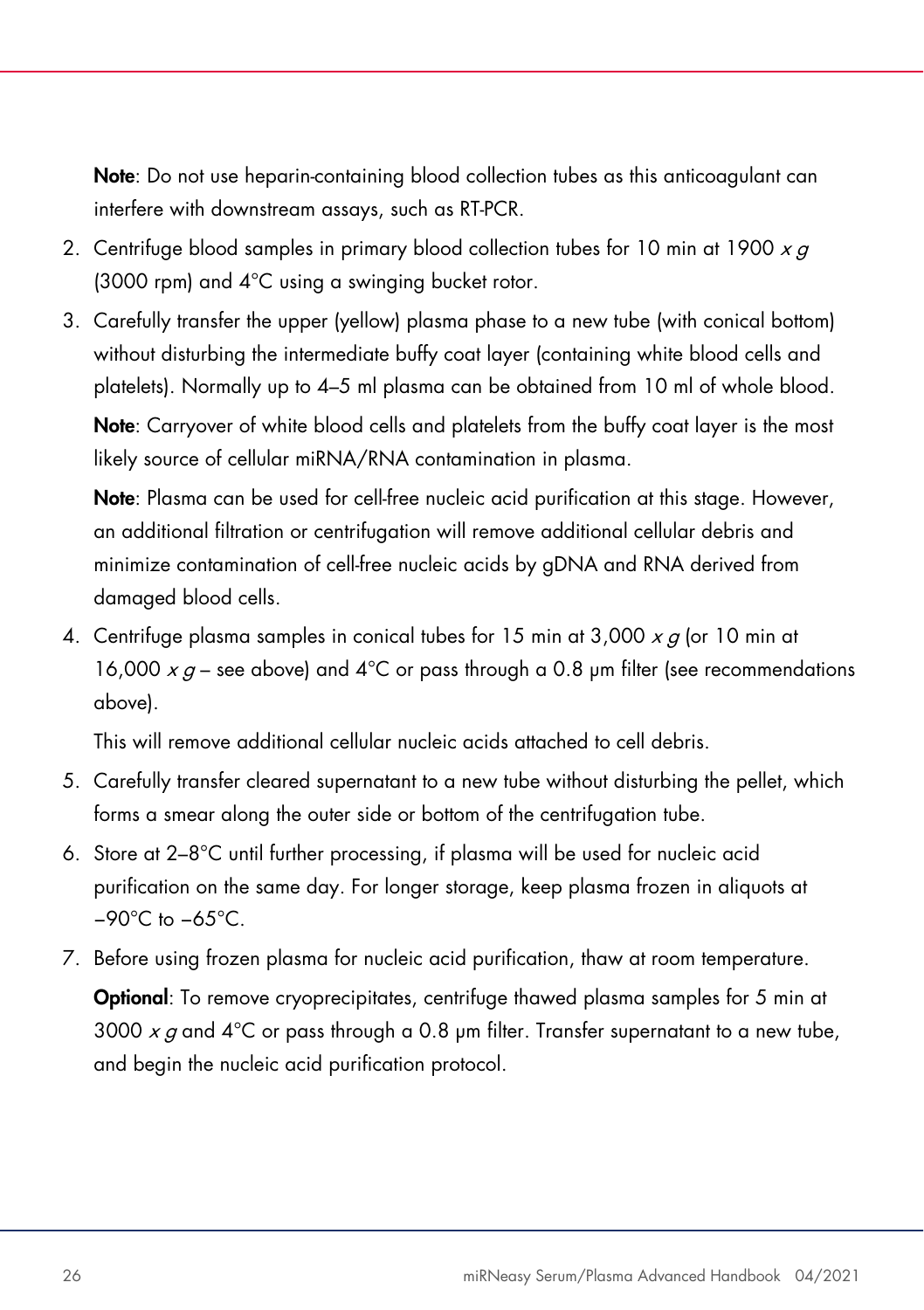### <span id="page-26-0"></span>Procedure: serum separation and storage

1. Collect whole blood in a primary blood collection tube with or without clot activator, but without anticoagulants, such as EDTA or citrate (e.g., Sarstedt S-Monovette® Serum-Gel 9 ml tubes, cat. no. 02.1388). For complete clotting, leave tubes at room temperature (15–25°C) for 10 min to 1 h.

Note: Tubes with clot activator can be processed after 10 min clotting time, while tubes without clot activator should be stored for at least 30 min at room temperature to allow clotting to take place.

2. Centrifuge tubes for 10 min at 1900  $x g$  (3000 rpm) and 4°C using a swinging bucket rotor.

Note: If using Sarstedt S-Monovette Serum-Gel 9ml tubes, a gel bed will form between the upper serum phase and the lower cellular phase, facilitating recovery of serum.

3. Carefully transfer the upper (yellow) serum phase to a new tube (with conical bottom) without disturbing the pellet containing cellular material. Normally up to 3–5 ml serum can be obtained from 10 ml of whole blood.

Note: Prevent transfer of cellular material from the lower phase.

Note: Serum can be used for cell-free nucleic acid purification at this stage. However, an additional filtration or centrifugation will remove additional cellular debris and minimize contamination acids by gDNA and RNA derived from damaged blood cells.

- 4. Centrifuge serum samples in conical tubes for 15 min at 3,000 x g (or 10 min at 16,000  $\times$  g – see above) and 4°C or pass through a 0.8 µm filter (see recommendations above). This will remove additional cellular nucleic acids attached to cell debris.
- 5. Carefully transfer cleared supernatant to a new tube without disturbing the pellet, which forms a smear along the outer side of the centrifugation tube.
- 6. Store at 2–8°C until further processing, if serum will be used for nucleic acid purification on the same day. For longer storage, keep serum frozen in aliquots at −90°C to –65°C.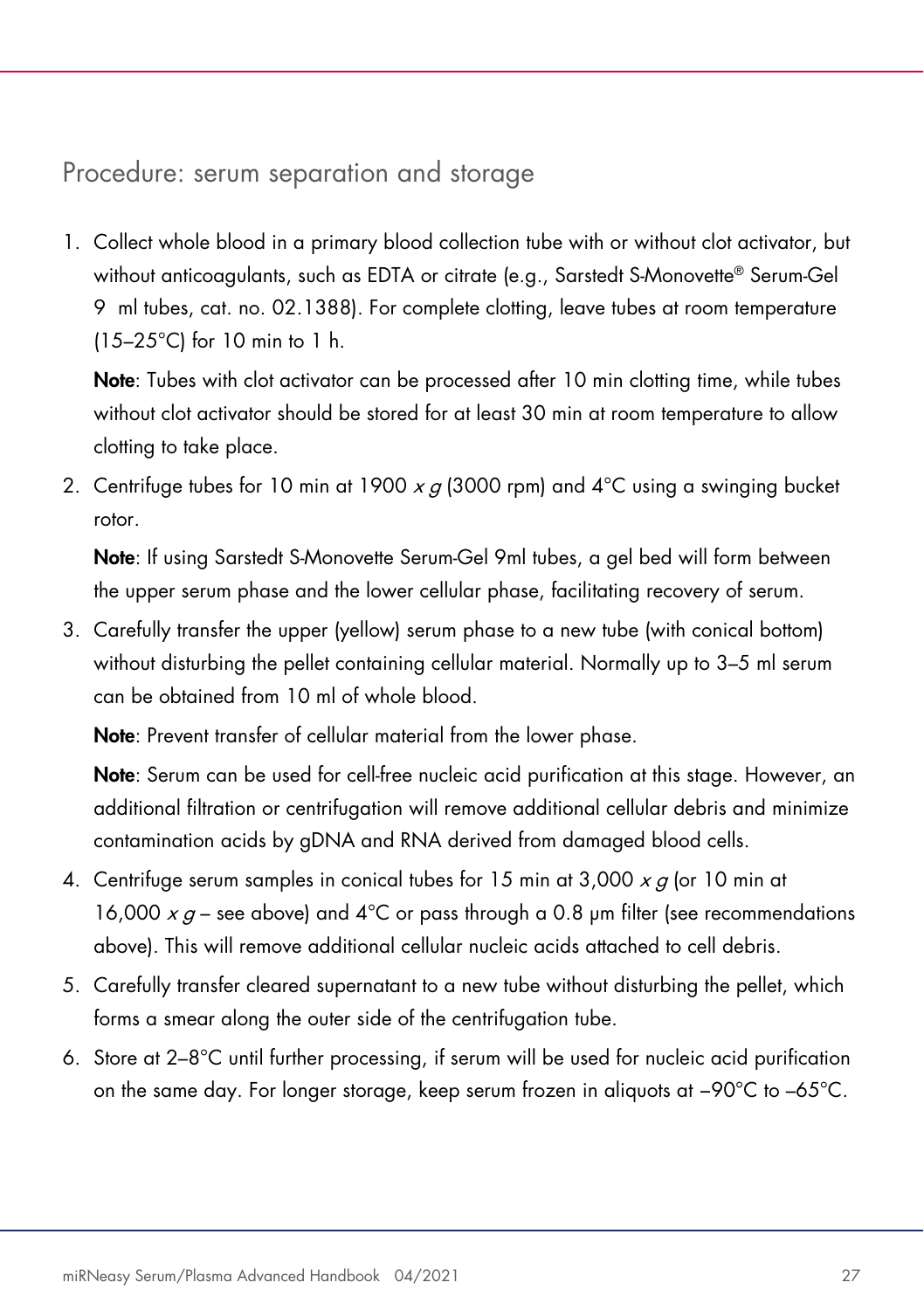7. Before using frozen serum for nucleic acid purification, thaw at room temperature. Optional: To remove cryoprecipitates, centrifuge thawed serum samples for 5 min at 3000  $\times g$  and 4°C or pass through a 0.8 µm filter. Transfer supernatant to a new tube, and begin nucleic acid purification protocol.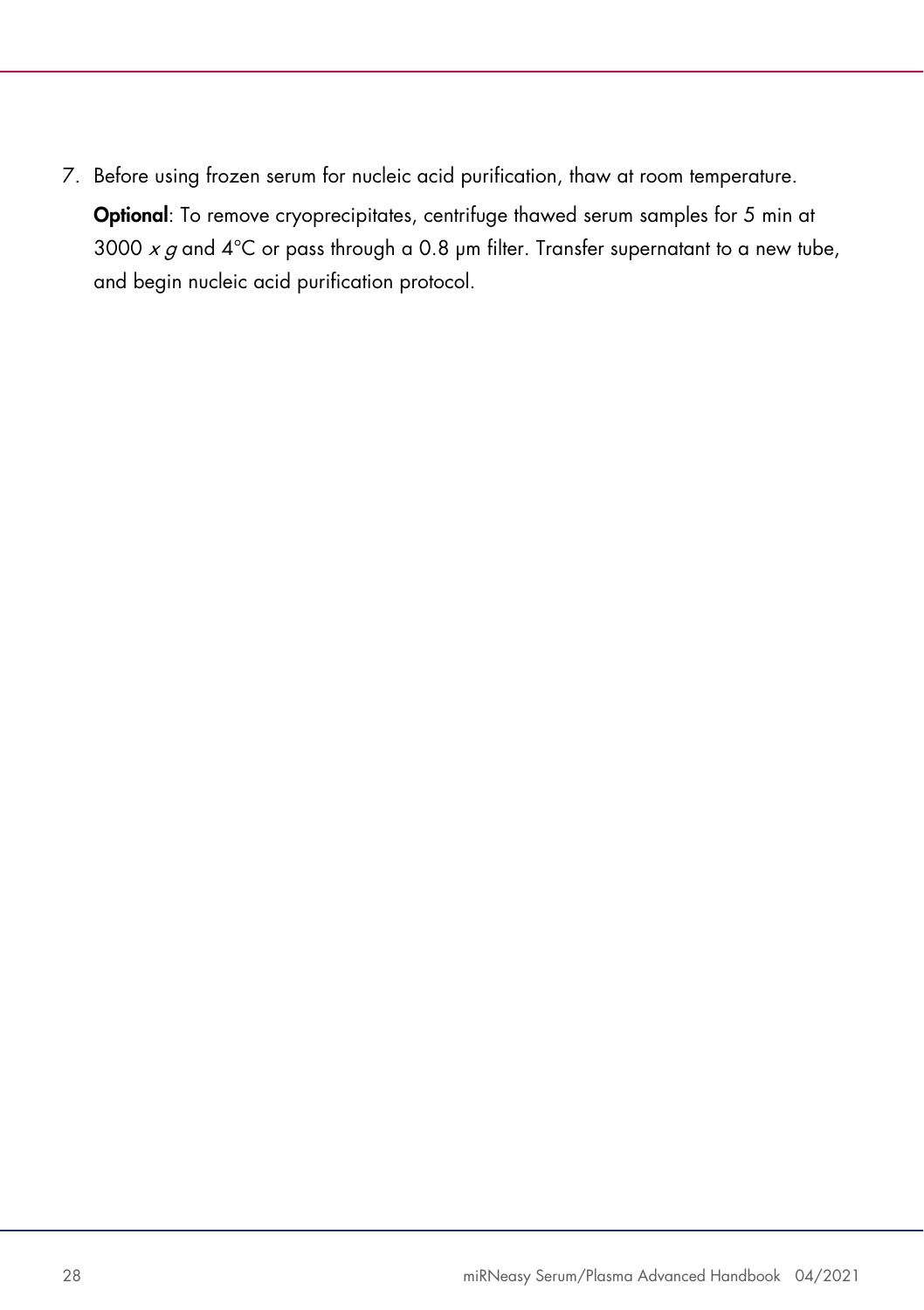### <span id="page-28-0"></span>Appendix C: General Remarks on Handling RNA

### Handling RNA

Ribonucleases (RNases) are very stable and active enzymes that generally do not require cofactors to function. Since RNases are difficult to inactivate and even minute amounts are sufficient to degrade RNA, do not use any plasticware or glassware without first eliminating possible RNase contamination. Care should be taken to avoid inadvertently introducing RNases into the RNA sample during or after the purification procedure. To create and maintain an RNase-free environment, the following precautions must be taken during pretreatment and use of disposable and nondisposable vessels and solutions while working with RNA.

### General handling

Proper microbiological, aseptic technique should always be used when working with RNA. Hands and dust particles may carry bacteria and molds and are the most common sources of RNase contamination. Always wear latex or vinyl gloves while handling reagents and RNA samples to prevent RNase contamination from the surface of the skin or from dusty laboratory equipment. Change gloves frequently and keep tubes closed whenever possible. Keep purified RNA on ice when aliquots are pipetted for downstream applications.

For removal of RNase contamination from bench surfaces, nondisposable plasticware and laboratory equipment (e.g., pipets and electrophoresis tanks), general laboratory reagents can be used. To decontaminate plasticware, rinse with 0.1 M NaOH, 1 mM EDTA[\\*](#page-28-1) followed by RNase-free water (see ["Solutions"](#page-29-0), page [30\),](#page-29-0) or rinse with chloroform\* if the plasticware is chloroform-resistant. To decontaminate electrophoresis tanks, clean with detergent (e.g., 0.5%

<span id="page-28-1"></span><sup>\*</sup> When working with chemicals, always wear a suitable lab coat, disposable gloves, and protective goggles. For more information, consult the appropriate material data sheets (SDSs), available from the product supplier.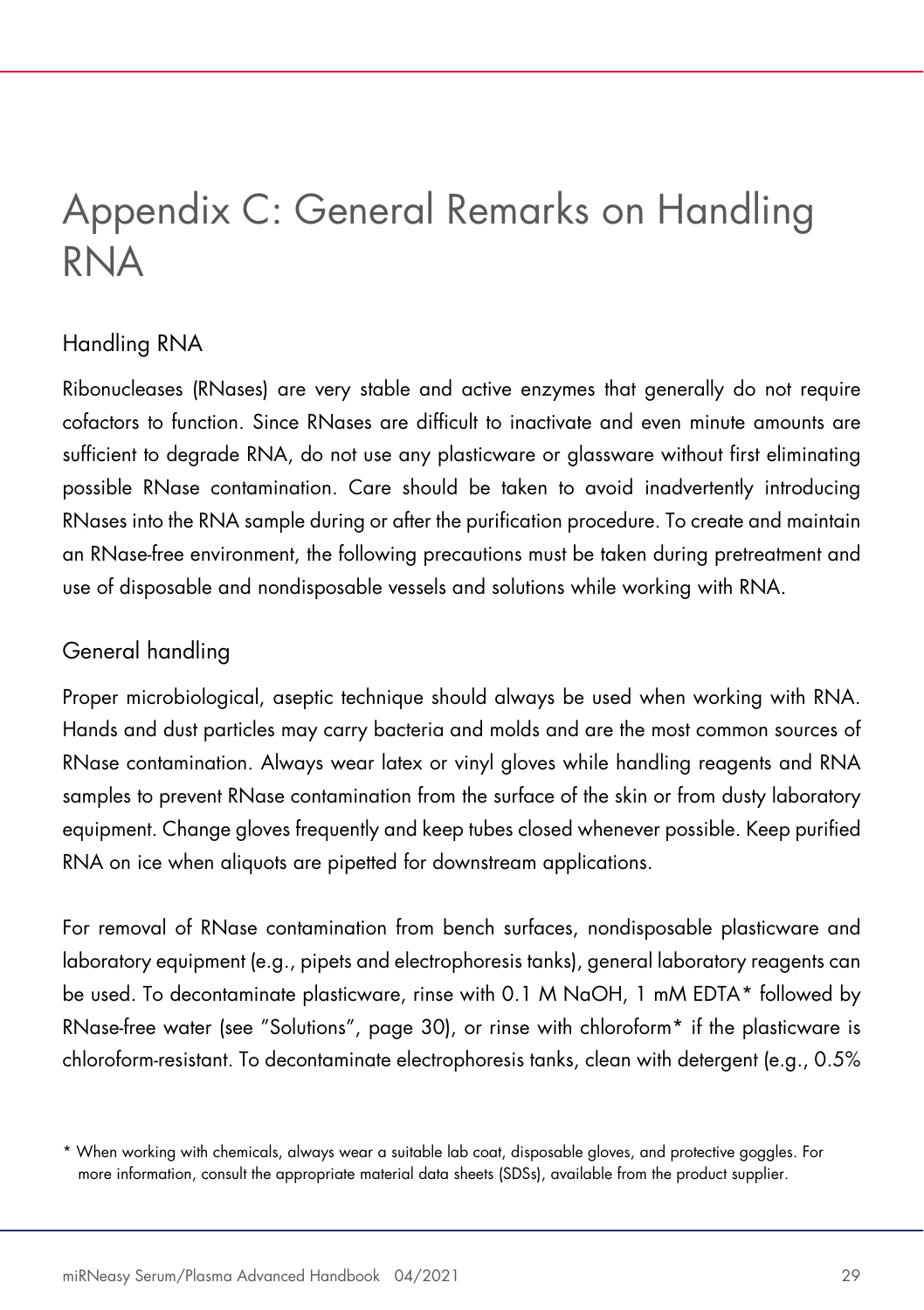SDS),\* rinse with RNase-free water, rinse with ethanol (if the tanks are ethanol-resistant), and allow to dry.

#### Disposable plasticware

The use of sterile, disposable polypropylene tubes is recommended throughout the procedure. These tubes are generally RNase-free and do not require pretreatment to inactivate RNases.

#### Glassware

Glassware should be treated before use to ensure that it is RNase-free. Glassware used for RNA work should be cleaned with a detergent,\* thoroughly rinsed, and oven baked at 240°C for 4 hours or more (overnight, if more convenient) before use. Autoclaving alone will not fully inactivate many RNases. Alternatively, glassware can be treated with DEPC\* (diethyl pyrocarbonate), as described in ["Solutions"](#page-29-0) below.

### <span id="page-29-0"></span>**Solutions**

Solutions (water and other solutions)[\\*](#page-29-1) should be treated with 0.1% DEPC. DEPC is a strong, but not absolute, inhibitor of RNases. It is commonly used at a concentration of 0.1% to inactivate RNases on glass or plasticware or to create RNase-free solutions and water. DEPC inactivates RNases by covalent modification. Add 0.1 ml DEPC to 100 ml of the solution to be treated and shake vigorously to bring the DEPC into solution. Let the solution incubate for 12 hours at 37°C. Autoclave for 15 minutes to remove any trace of DEPC. DEPC will react with primary amines and cannot be used directly to treat Tris\* buffers. DEPC is highly unstable in the presence of Tris buffers and decomposes rapidly into ethanol and  $CO<sub>2</sub>$ . When preparing Tris buffers, treat water with DEPC first, and then dissolve Tris to make the appropriate buffer. Trace amounts of DEPC will modify purine residues in RNA by carbethoxylation. Carbethoxylated RNA is translated with very low efficiency in cell-free systems. However, its ability to form DNA:RNA or RNA:RNA hybrids is not seriously affected unless a large fraction

<span id="page-29-1"></span><sup>\*</sup> When working with chemicals, always wear a suitable lab coat, disposable gloves, and protective goggles. For more information, consult the appropriate material data sheets (SDSs), available from the product supplier.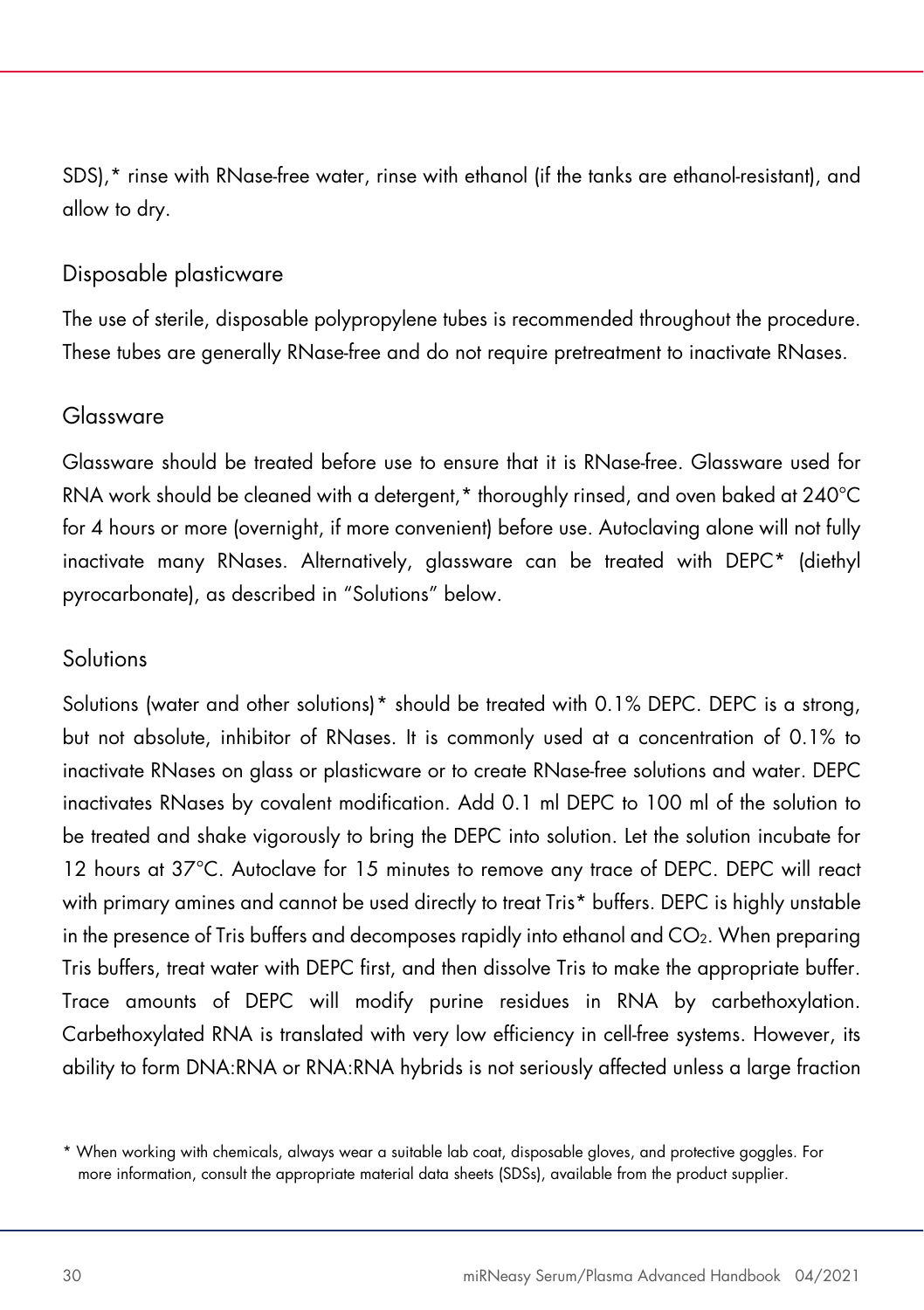of the purine residues has been modified. Residual DEPC must always be eliminated from solutions or vessels by autoclaving or heating to 100°C for 15 minutes.

Note: RNeasy buffers are RNase-free without using DEPC treatment and are therefore free of any DEPC contamination.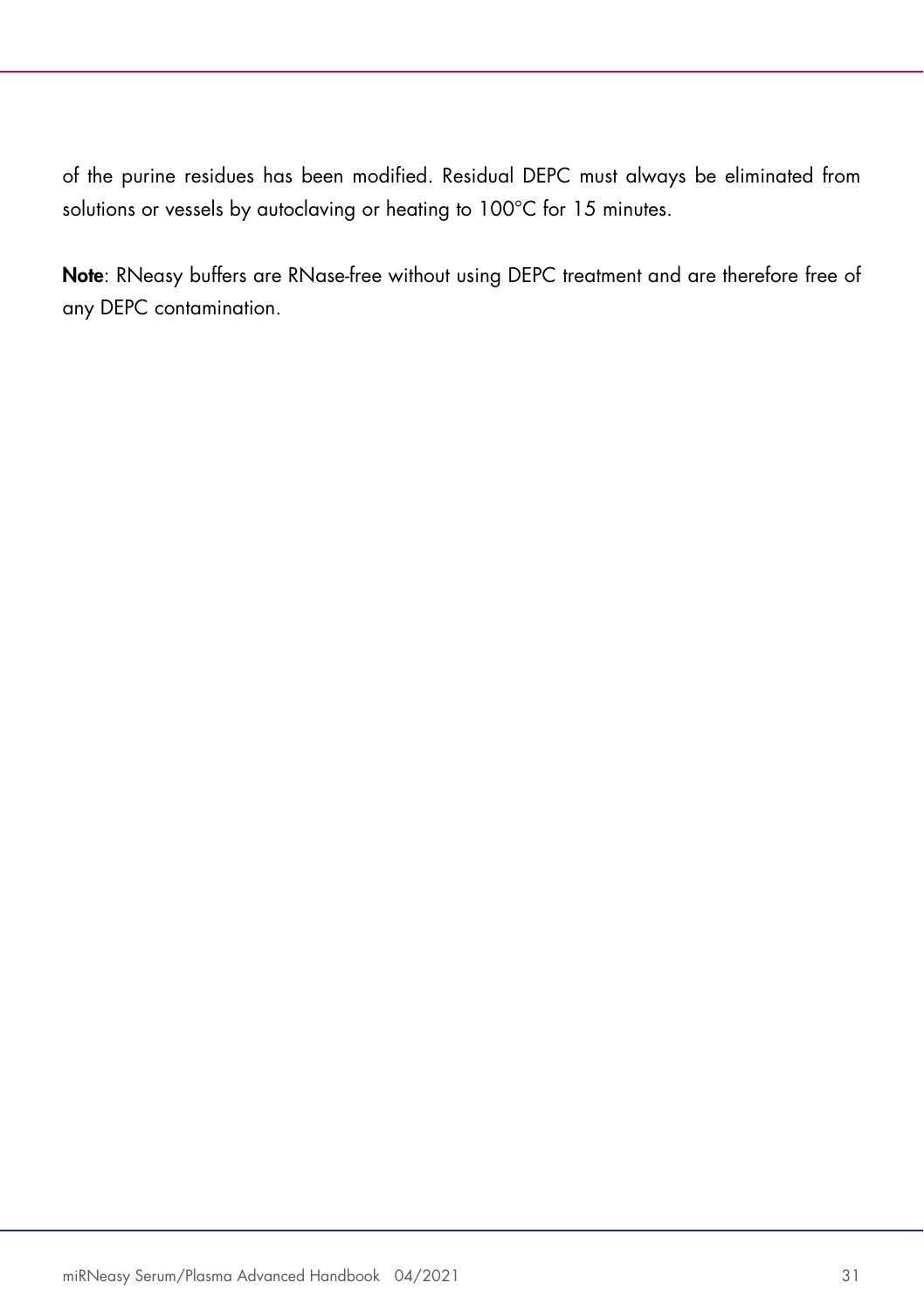# <span id="page-31-0"></span>Appendix D: Storage, Quantification and Determination of Quality of RNA

### Storage of RNA eluates

Purified DNA/RNA may be stored at –30°C to –15°C or –90°C to –65°C in RNase-free water. Under these conditions, no degradation of RNA is detectable after 1 year.

### Quantification of RNA

The concentration of ccfRNA should not be determined by spectrophotometric quantification, because the amounts present in serum and plasma are usually too low for reliable measurements. Small amounts of DNA and RNA can best be quantified using quantitative PCR / RT-PCR. Fluorometric quantification (e.g., using Qubit®) is often unreliable for short nucleic acid fragments.

### DNA contamination

No currently available purification method can guarantee that RNA is completely free of DNA, even when it is not visible on an agarose gel. Since serum, plasma, and other cell-free body fluids contain very little DNA, and commonly used assays for miRNA detection, such as the miRCURY LNA miRNA PCR Assays and the QIAseq miRNA Library Kit do not detect genomic DNA, no further removal of DNA is integrated in the protocol.

For analysis of very low-abundance targets, any interference by residual DNA contamination can be detected by performing real-time RT-PCR control experiments in which no reverse transcriptase is added prior to the PCR step.

To prevent any interference by DNA in gene expression analysis real-time RT-PCR applications, we recommend designing primers that anneal at intron splice junctions so that genomic DNA will not be amplified. QuantiNova® LNA PCR Assays from QIAGEN are designed for SYBR®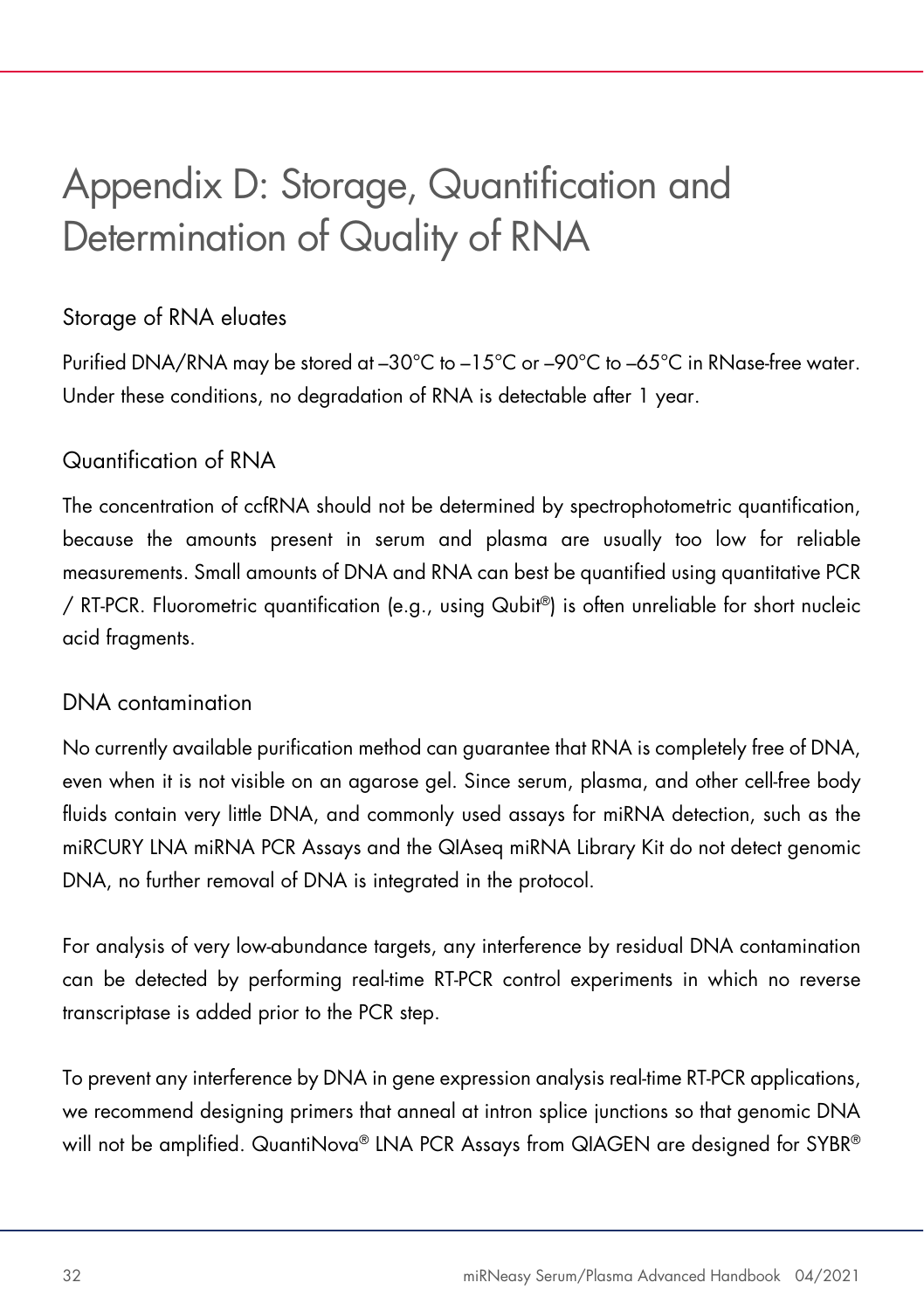Green-based or Probe real-time RT-PCR analysis of RNA sequences (without detection of genomic DNA) where possible (the assays can be ordered online at [www.qiagen.com/GeneGlobe](http://www.qiagen.com/GeneGlobe)). For real-time RT-PCR assays where amplification of genomic DNA cannot be avoided, we recommend using the QuantiNova Reverse Transcription Kit for reverse transcription. The kit integrates fast cDNA synthesis with rapid removal of genomic DNA contamination.

Alternatively, gene expression analysis can be performed using QuantiNova Probe RT-PCR Kit, which includes an integrated genomic DNA removal step.

miRCURY LNA miRNA PCR Assays, used with the miRCURY LNA miRNA PCR System for miRNA quantification, do not detect genomic DNA.

#### Integrity of RNA

Cell-free RNA from serum or plasma consists mainly of small RNAs of less than 100 nucleotides. Appearance of rRNA bands is usually indicative of contamination by cells or cell debris. Therefore, RNA integrity cannot be analyzed by denaturing agarose gel electrophoresis and ethidium bromide[\\*](#page-32-0) staining or by using the QIAxcel® system or Agilent® 2100 Bioanalyzer.

<span id="page-32-0"></span><sup>\*</sup> When working with chemicals, always wear a suitable lab coat, disposable gloves, and protective goggles. For more information, consult the appropriate safety data sheets (SDSs), available from the product supplier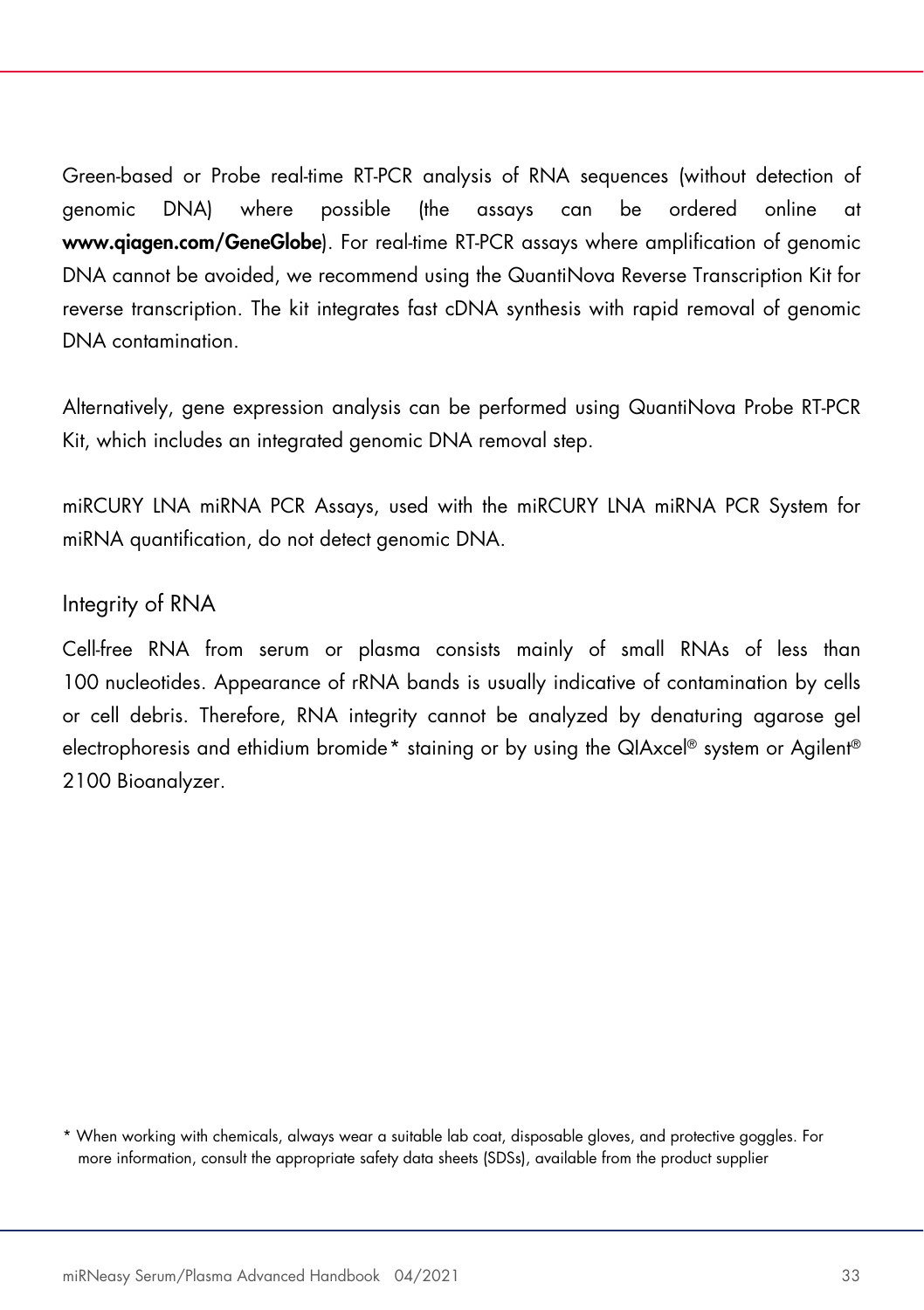## <span id="page-33-0"></span>Appendix E: Optional On-column DNase Digestion with the RNase-Free DNase Set

The RNase-Free DNase Set (cat. no. 79254) provides efficient on-column digestion of DNA during RNA purification. The DNase is efficiently removed in subsequent wash steps.

Note: Standard DNase buffers are not compatible with on-column DNase digestion. Use of other buffers may affect the binding of RNA to the RNeasy membrane, reducing RNA yield and integrity.

Lysis and homogenization of the sample and binding of RNA to the RNeasy membrane are performed according to the standard protocol. After washing with a reduced volume of Buffer RWT, the RNA is treated with DNase I while bound to the RNeasy membrane. The DNase I is removed by a second wash with Buffer RWT. Washing with Buffer RPE and elution of RNA are then performed according to the standard protocol.

Important points before starting

- Generally, DNase digestion is not required since DNA levels in plasma/serum samples are very low and RNeasy technologies efficiently remove most of the DNA without DNase treatment. However, further DNA removal may be necessary for certain RNA applications that are sensitive to very small amounts of DNA (e.g., TaqMan RT-PCR analysis with a low-abundant target). DNA can also be removed by a DNase digestion following RNA purification. Please note that an additional DNase digest might lead to losses in RNA yield.
- Do not vortex the reconstituted DNase I. DNase I is especially sensitive to physical denaturation. Mixing should only be carried out by gently inverting the tube.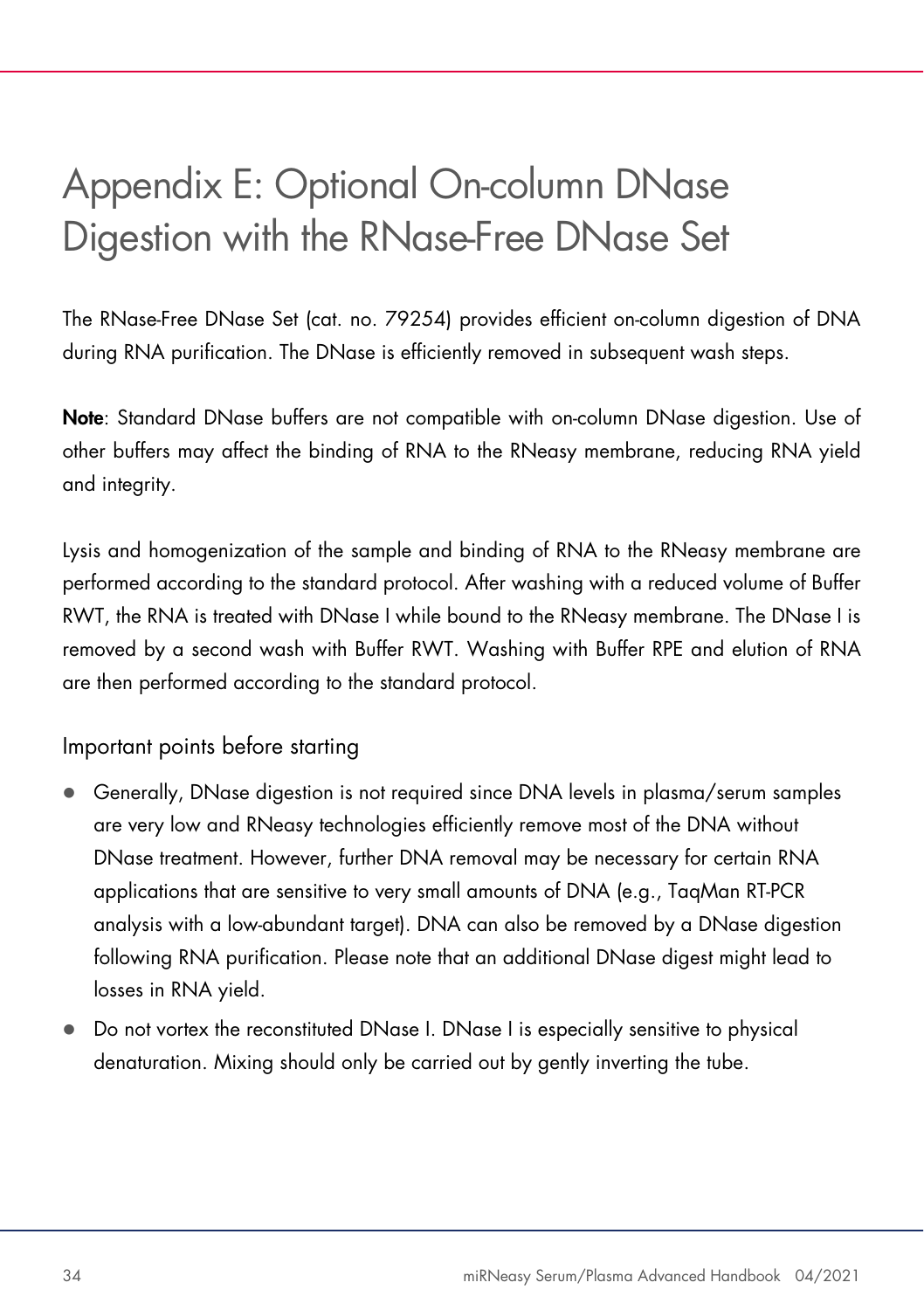Things to do before starting

- Prepare DNase I stock solution before using the RNase-Free DNase Set for the first time. Dissolve the lyophilized DNase I (1500 Kunitz units) in 550 µl of the RNase-free water provided. To avoid loss of DNase I, do not open the vial. Inject RNase-free water into the vial using an RNase-free needle and syringe. Mix gently by inverting the vial. Do not vortex.
- For long-term storage of DNase I, remove the stock solution from the glass vial, divide it into single-use aliquots, and store at –30°C to –15°C for up to 9 months. Thawed aliquots can be stored at 2–8°C for up to 6 weeks. Do not refreeze the aliquots after thawing.
- For processing samples containing <1 µg total RNA approximately, prepare Buffer RWT by adding 45 ml isopropanol to the concentrate (instead of adding 30 ml ethanol as usually recommended). Buffer RWT can be ordered separately for this protocol (cat. no. 1067933).

### Procedure

- 1. Prepare and load samples onto the RNeasy UCP MinElute spin column as indicated in steps [1](#page-14-1)[–7](#page-15-1) of the protocol on page [15](#page-14-1) or page [22](#page-21-1) [\(Appendix A: Purification of Total](#page-20-0)  [RNA, Including miRNA, from Citrate Plasma\)](#page-20-0). Instead of performing step [8](#page-15-2) (addition of Buffer RWT), follow steps [2–](#page-34-0)[6](#page-35-0) below.
- <span id="page-34-0"></span>2. Add 350 µl Buffer RWT (prepared with isopropanol; see above "Things to do before starting") to the RNeasy UCP MinElute spin column. Close the lid gently, and centrifuge for 15 s at ≥8000  $x g$  (≥10,000 rpm) to wash the membrane. Discard the flow-through. Reuse the collection tube in the next step.
- 3. Add 10 µl DNase I stock solution (see above) to 70 µl Buffer RDD. Mix by gently inverting the tube, and centrifuge briefly to collect residual liquid from the sides of the tube. Buffer RDD is supplied with the RNase-Free DNase Set.

Note: DNase I is especially sensitive to physical denaturation. Mixing should only be carried out by gently inverting the tube. Do not vortex.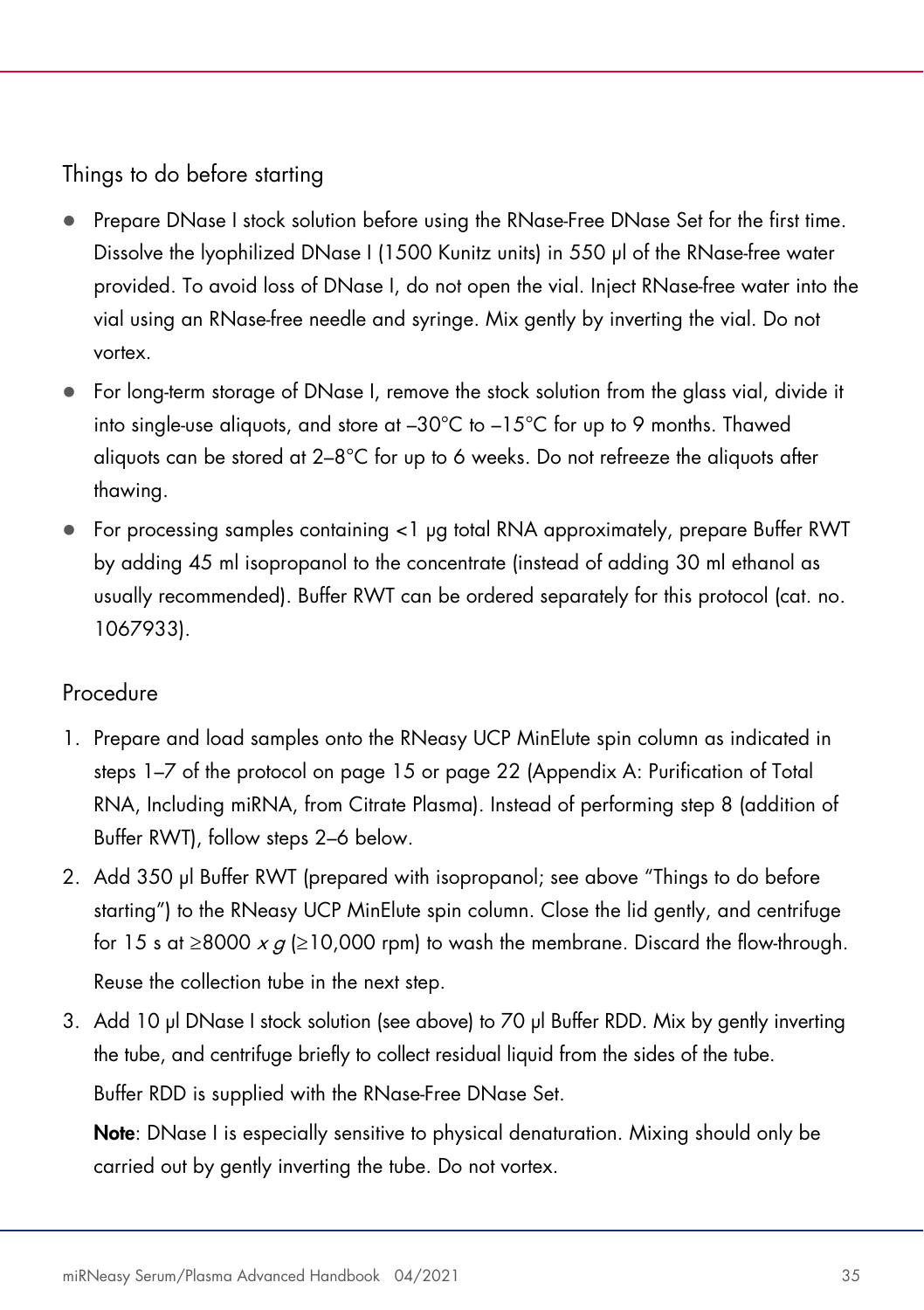4. Add 80µl of the DNase I incubation mix directly to the RNeasy UCP MinElute spin column membrane, and place on the benchtop (20–30°C) for 15 min.

Note: Be sure to add the DNase I incubation mix directly to the RNeasy UCP MinElute spin column membrane. DNase digestion will be incomplete if part of the mix sticks to the walls or the O-ring of the spin column.

- <span id="page-35-1"></span>5. Add 500 µl Buffer RWT (prepared with isopropanol) to the RNeasy UCP MinElute spin column. Close the lid gently, and centrifuge for 15 s at  $\geq 8000 \times g \geq 10,000$  rpm). Save the flow-through for use in step the next step.
- <span id="page-35-0"></span>6. Place the spin column in a new 2 ml collection tube (supplied). Apply the flow-through from step [5](#page-35-1) to the spin column. Centrifuge for 15 s.

If you were performing the [Protocol: Purification of Total RNA, Including miRNA, From](#page-13-0)  [Serum and Plasma,](#page-13-0) continue with step [8](#page-15-2) on page [16](#page-15-2) at  $\geq 8000 \times g \geq 10,000$  rpm).

If you were performing the protocol in [Appendix A: Purification of Total RNA, Including](#page-20-0)  [miRNA, from Citrate Plasma,](#page-20-0) continue with ste[p 8](#page-22-0) on page [23.](#page-22-0)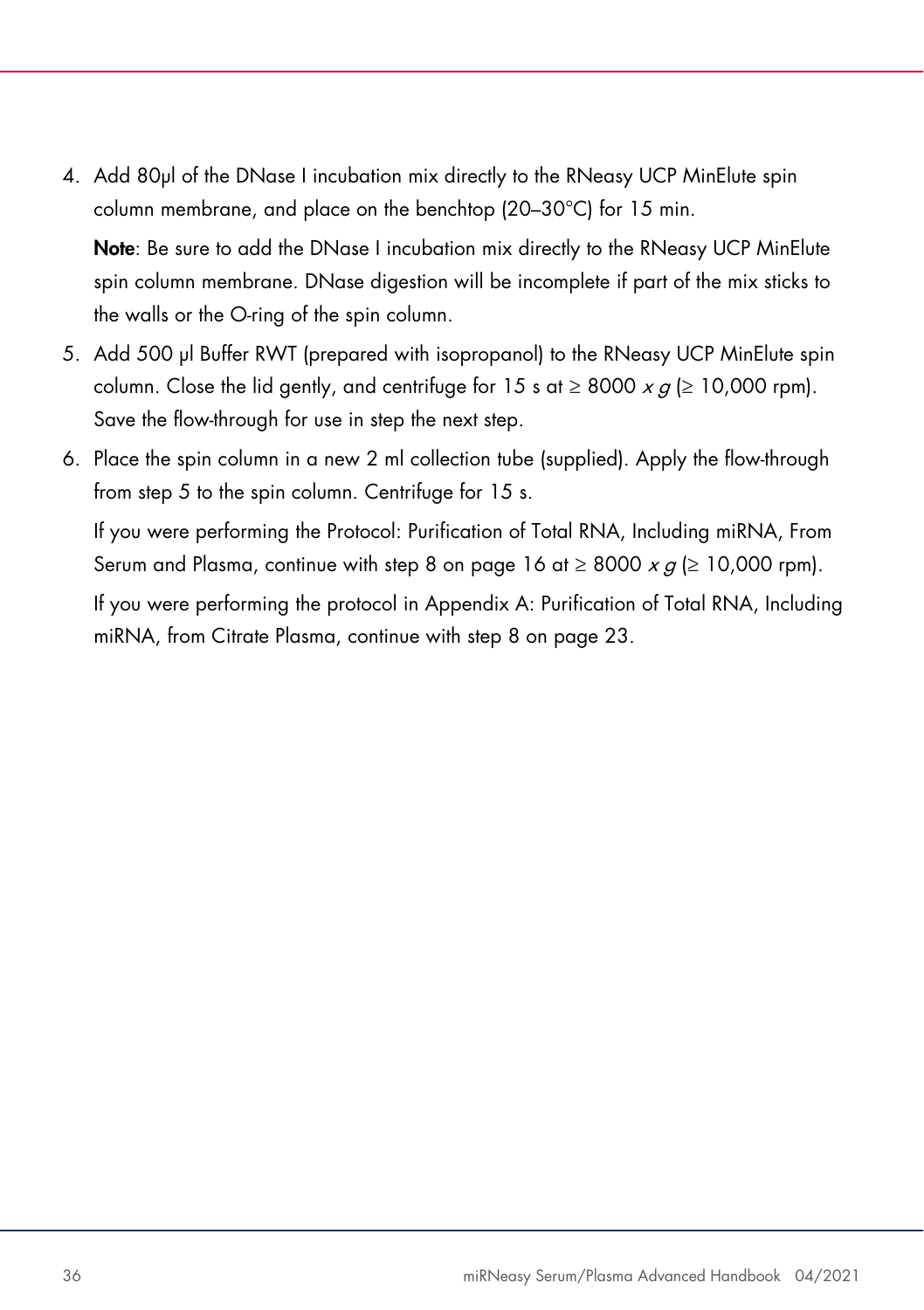# <span id="page-36-0"></span>Ordering Information

| Product                                        | <b>Contents</b>                                                                                                                                              | Cat. no. |
|------------------------------------------------|--------------------------------------------------------------------------------------------------------------------------------------------------------------|----------|
| miRNeasy Serum/<br>Plasma Advanced Kit<br>(50) | For 50 total RNA preps: 50 RNeasy UCP<br>MinElute Spin Columns, Collection Tubes<br>(1.5 ml and 2 ml), RNase-free Reagents and<br><b>Buffers</b>             | 217204   |
| miRCURY RNA Spike-In<br>Kit, for RT            | UniSp2, UniSp4, and UniSp5 RNA Spike-in<br>Template Mix and the cel-miR-39-3p RNA<br>Spike-in Template                                                       | 339390   |
|                                                | QIAcube Connect - for fully automated nucleic acid extraction with                                                                                           |          |
| <b>QIAGEN</b> spin-column kits                 |                                                                                                                                                              |          |
| QIAcube Connect*                               | Instrument, connectivity package, 1-year<br>warranty on parts and labor                                                                                      | Inquire  |
| Starter Pack, QIAcube                          | Filter-tips, 200 µl (1024), 1000 µl filter-tips<br>(1024), 30 ml reagent bottles (12), rotor<br>adapters (240), elution tubes (240), rotor<br>adapter holder | 990395   |
| <b>Related products</b>                        |                                                                                                                                                              |          |
| miRNeasy 96<br>Advanced QIAcube HT<br>Kit      | For 480 preps: RNeasy 96 plates, RNase-free<br>water, buffers                                                                                                | 217261   |
| miRNeasy FFPE Kit (50)                         | 50 RNeasy MinElute Spin Columns,<br>Collection Tubes, Proteinase K, RNase-Free<br>DNase I, DNase Booster Buffer, RNase-Free<br>Buffers, RNase-Free Water     | 217504   |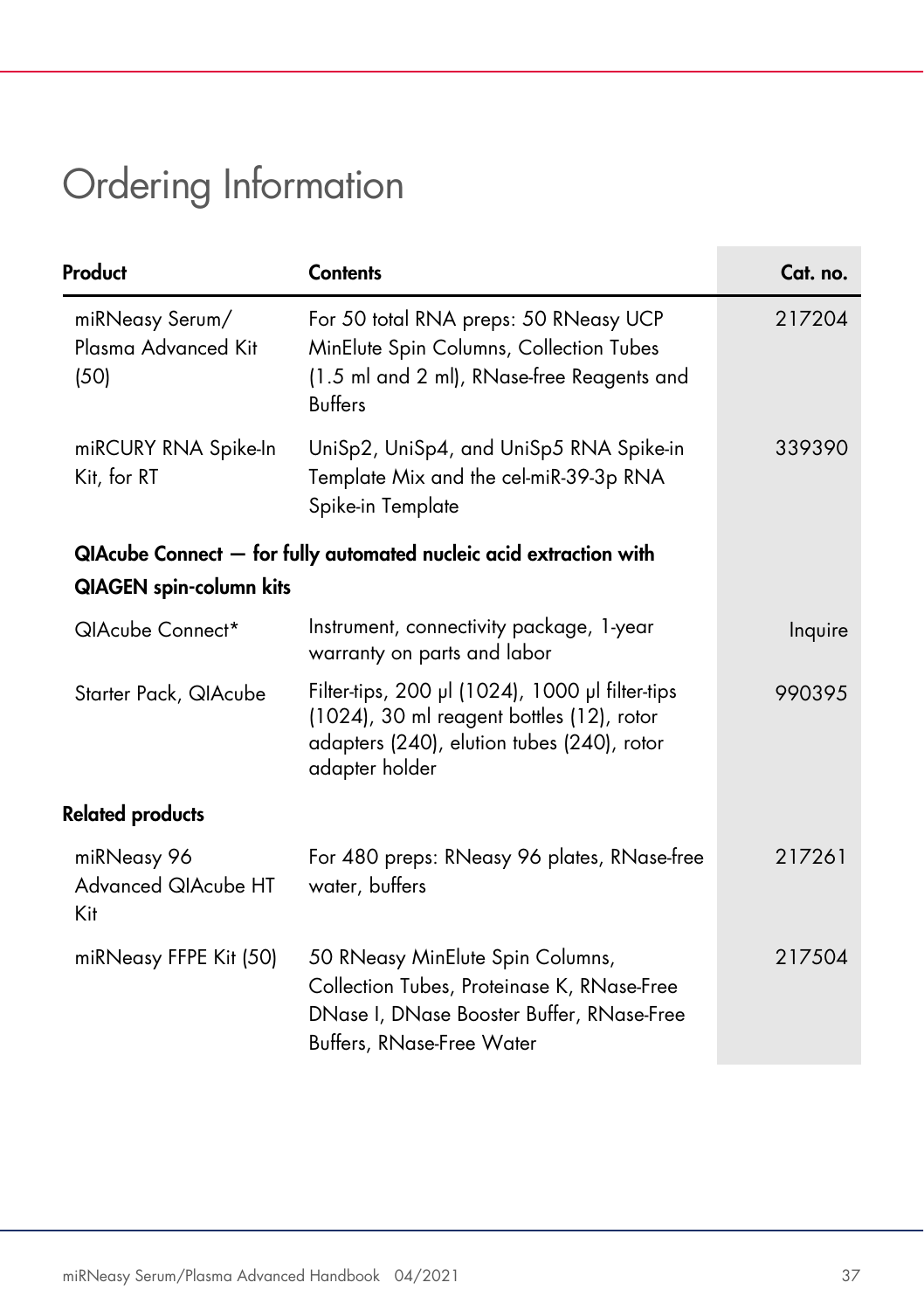| Product                                             | <b>Contents</b>                                                                                                                                                                                                           | Cat. no. |
|-----------------------------------------------------|---------------------------------------------------------------------------------------------------------------------------------------------------------------------------------------------------------------------------|----------|
| exoRNeasy Maxi Kit                                  | For 50 RNA preps: 50 exoEasy Maxi and<br>RNeasy MinElute Spin Columns, Collection<br>Tubes (1.5 ml, 2 ml, and 50 ml), QIAzol Lysis<br>Reagent, RNase-free Reagents and Buffers                                            | 77164    |
| exoRNeasy Midi Kit                                  | For 50 RNA preps: 50 exoEasy Midi and<br>RNeasy MinElute Spin Columns, Collection<br>Tubes (1.5 ml, 2 ml, and 50 ml), QIAzol Lysis<br>Reagent, RNase-free Reagents, and Buffers                                           | 77144    |
| Related products for quantitative, real-time RT-PCR |                                                                                                                                                                                                                           |          |
| miRCURY LNA miRNA<br>Probe PCR Assay (200)          | Complete premixed assays containing LNA-<br>enhanced target-specific foward primer and<br>probe. For 200 reactions                                                                                                        | 339350   |
| miRCURY LNA miRNA<br>PCR Assays                     | Contains forward and reverse primers for<br>200 reactions; for SYBR Green-based<br>detection                                                                                                                              | 339306   |
| miRCURY LNA RT Kit                                  | For 8-64 cDNA synthesis reactions: 5x RT<br>SYBR Green Reaction Buffer, 5x RT Probe<br>Reaction Buffer, 10x RT Enzyme Mix, UniSp6,<br>RNA Spike-in template, RNase-Free Water                                             | 339340   |
| QuantiNova LNA PCR<br>Assays (200)                  | Predesigned mRNA/IncRNA-specific primer<br>mixture in a single tube; for 200 qPCR<br>reactions or 400 dPCR reactions                                                                                                      | 249990   |
| QuantiNova Reverse<br>Transcription Kit (50)        | For $50 \times 20$ µ reactions: 100 µ 8x gDNA<br>Removal Mix, 50 µl Reverse Transcription<br>Enzyme, 200 µl Reverse Transcription Mix<br>(containing RT primers), 100 µl Internal<br>Control RNA, 1.9 ml RNase-Free Water | 205411   |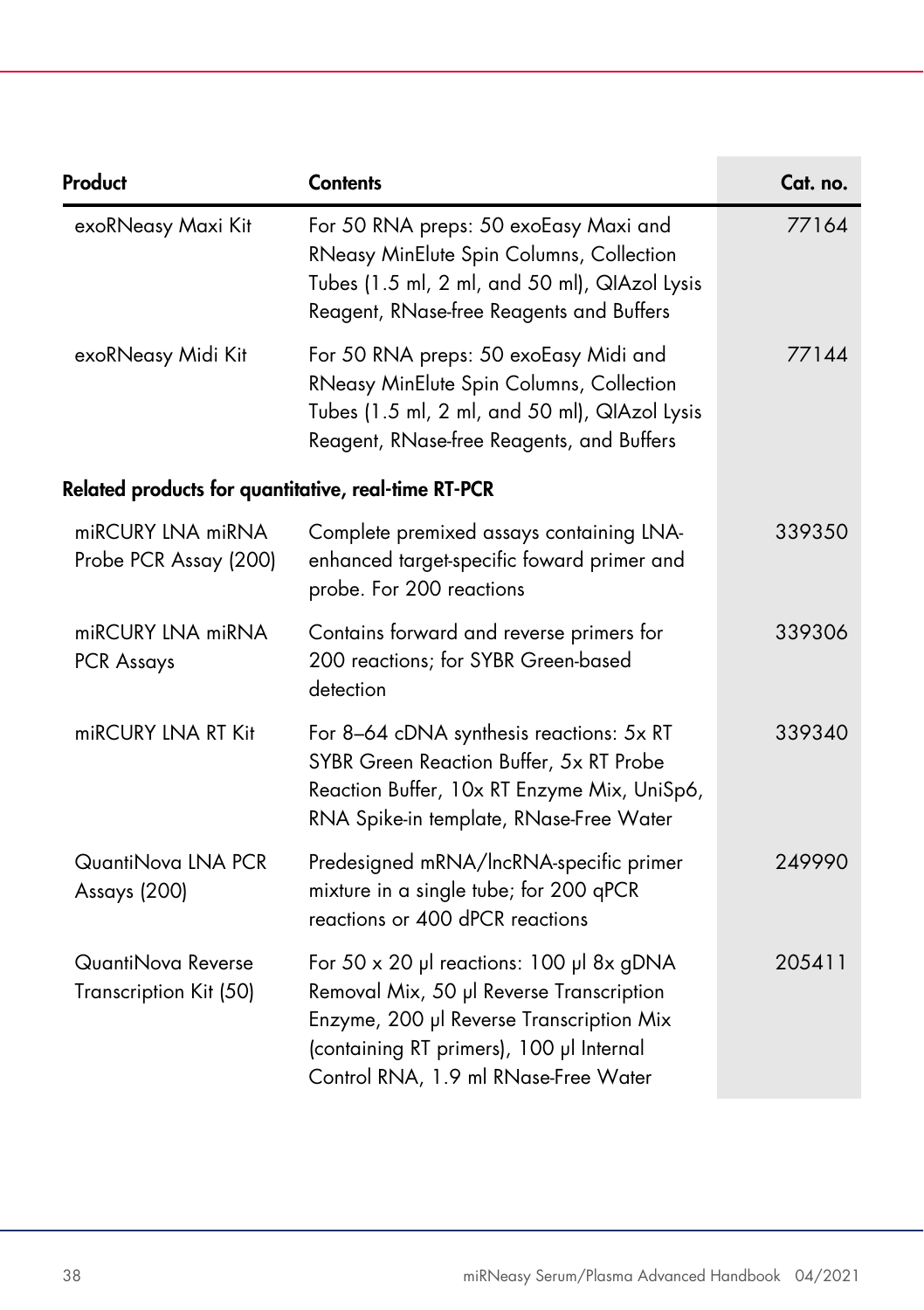| Product                                            | <b>Contents</b>                                                                                                                                                                                                                           | Cat. no. |
|----------------------------------------------------|-------------------------------------------------------------------------------------------------------------------------------------------------------------------------------------------------------------------------------------------|----------|
| QuantiNova <sup>®</sup> Probe RT-<br>PCR Kit (100) | For 100 x 20 µl reactions: 1 ml QuantiNova<br>Probe RT-PCR Master Mix, 20 µl QuantiNova<br>Probe RT Mix, 20 µl Internal Control RNA,<br>500 µl Yellow Template Dilution Buffer,<br>250 µl ROX™ Reference Dye, 1.9 µl RNase-<br>Free Water | 208352   |
| Related products for next-generation sequencing    |                                                                                                                                                                                                                                           |          |
| QIAseq <sup>®</sup> miRNA Library<br>Kit (12)      | For 12 sequencing prep reactions:<br>3' ligation, 5' ligation, reverse-transcription,<br>cDNA cleanup, library amplification and<br>library cleanup reagents; quality control<br>primers                                                  | 331502   |
| QlAseq miRNA NGS<br>12 Index IL (12)               | Sequencing adapters, primers and indexes<br>compatible with Illumina platforms;<br>12 indexes for 12 samples                                                                                                                              | 331592   |
| QlAseq miRNA Library<br>Kit (96)                   | For 96 sequencing prep reactions:<br>3' ligation, 5' ligation, reverse-transcription,<br>cDNA cleanup, library amplification and<br>library cleanup reagents; quality control<br>primers                                                  | 331505   |
| QlAseq miRNA NGS<br>48 Index IL (96)               | Sequencing adapters, primers and indexes<br>compatible with Illumina platforms; two<br>48 indexes for 96 samples                                                                                                                          | 331595   |
| QlAseq miRNA NGS<br>48 Index IL (96)               | Sequencing adapters, primers, and indexes<br>compatible with Illumina platforms. Cuttable<br>Ht format (dried primers) with 96 indexes for<br>96 samples                                                                                  | 331565   |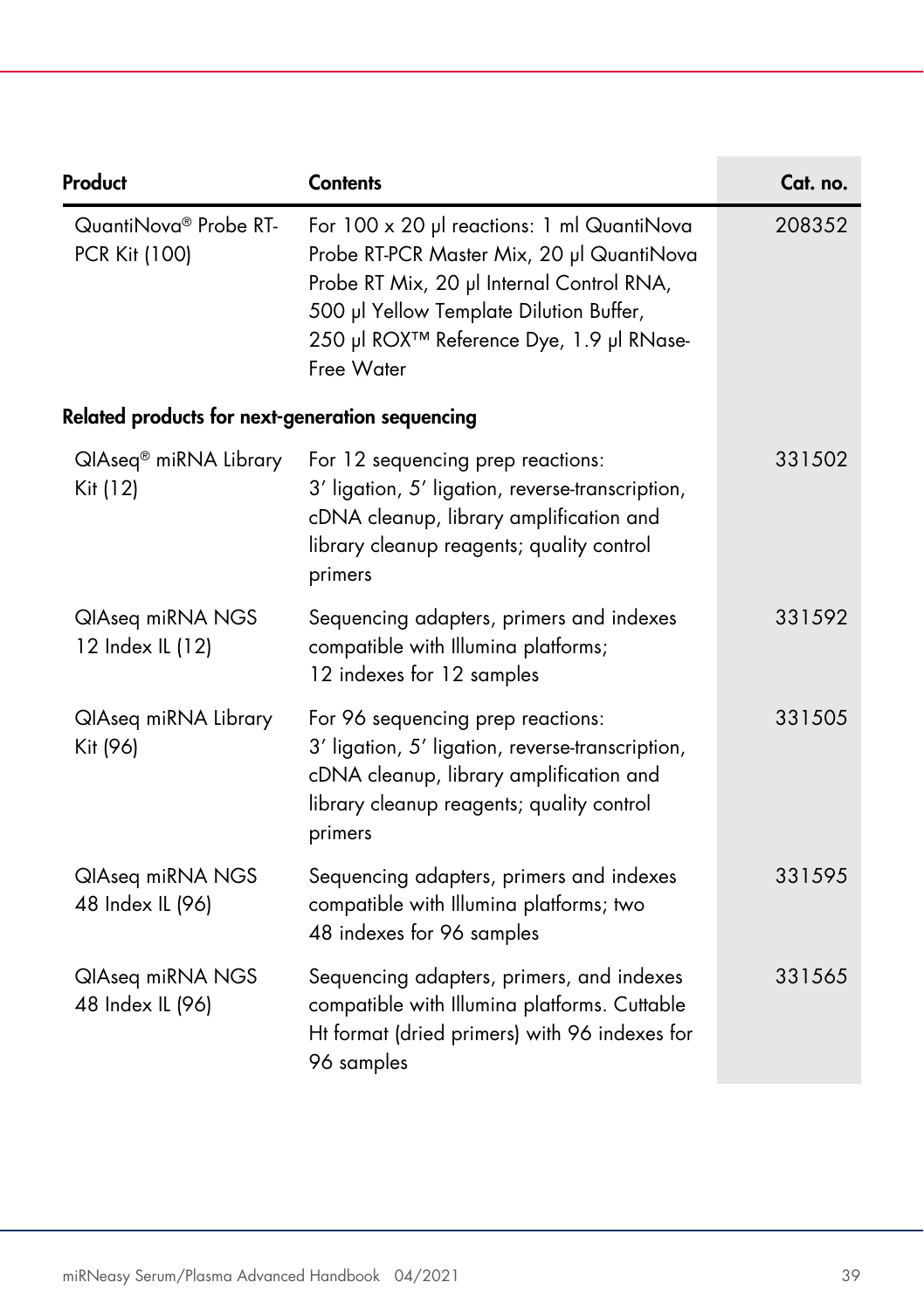| Product                              | <b>Contents</b>                                                                                                        | Cat. no. |
|--------------------------------------|------------------------------------------------------------------------------------------------------------------------|----------|
| QIAseq miRNA NGS<br>12 Index TF (12) | Sequencing adapters, primers, and indices<br>compatible with Thermo Fisher platforms; 12<br>indices for 12 samples     | 331582   |
| QIAseq miRNA NGS<br>48 Index TF (96) | Sequencing adapters, primers, and indices<br>compatible with Thermo Fisher platforms; two<br>48 indices for 96 samples | 331585   |

\* All QIAcube Connect instruments are provided with a region-specific connectivity package, including tablet and equipment necessary to connect to the local network. Further, QIAGEN offers comprehensive instrument service products, including service agreements, installation, introductory training and preventive subscription. Contact your local sales representative to learn about your options.

<sup>†</sup> Visit [www.qiagen.com/GeneGlobe](http://www.qiagen.com/GeneGlobe) to search for and order these products

For up-to-date licensing information and product-specific disclaimers, see the respective QIAGEN kit handbook or user manual. QIAGEN kit handbooks and user manuals are available at [www.qiagen.com](http://www.qiagen.com/) or can be requested from QIAGEN Technical Services or your local distributor.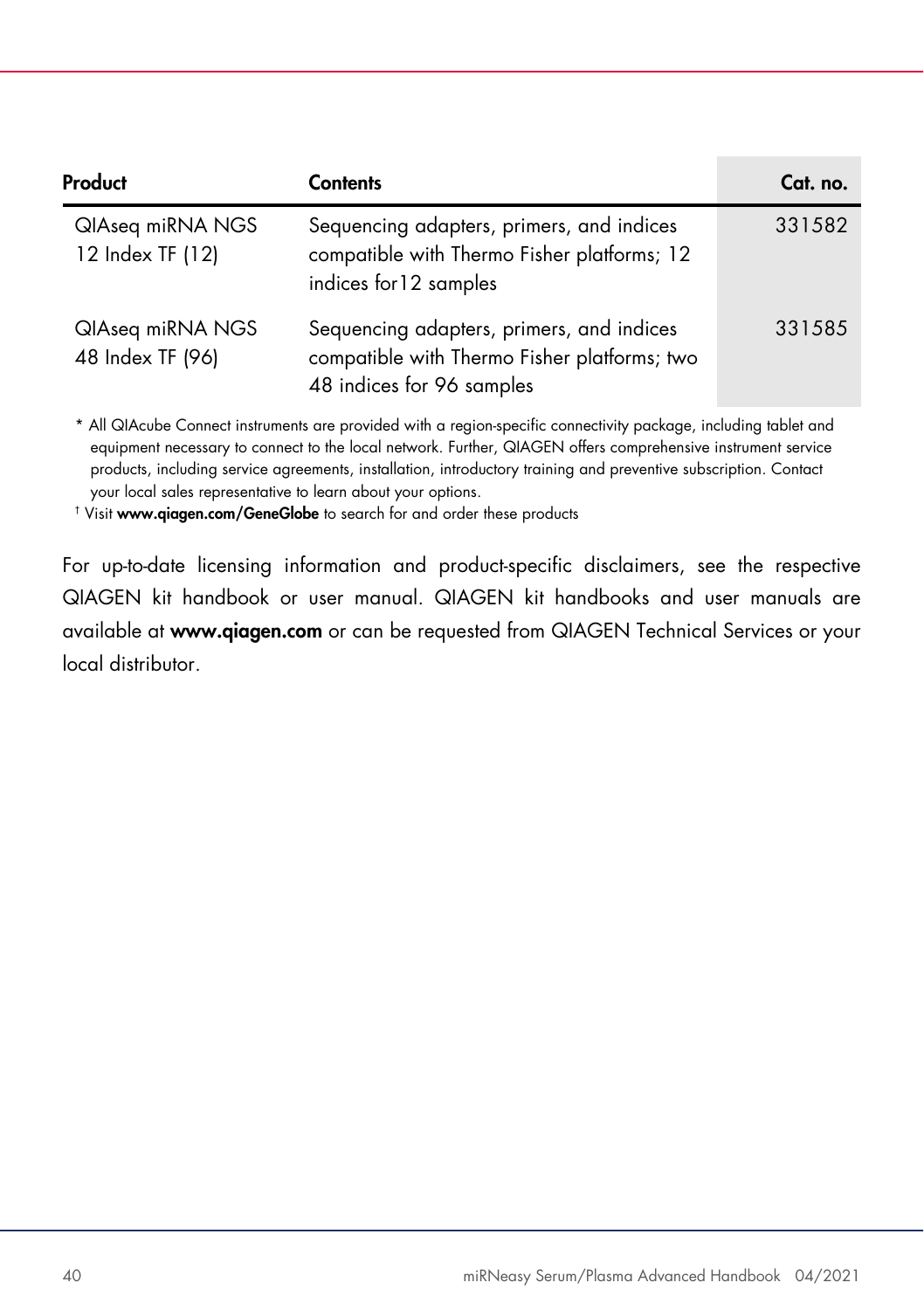### <span id="page-40-0"></span>Document Revision History

| Date    | Changes                                                                                                                                                        |
|---------|----------------------------------------------------------------------------------------------------------------------------------------------------------------|
| 01/2020 | Updated text, ordering information and intended use for QIAcube Connect.                                                                                       |
| 04/2021 | Updated the Shipping and Storage section.                                                                                                                      |
|         | Revised the handbook to remove the miScript products due to discontinuation and to<br>replace the miScript system with the miRCURY system.                     |
|         | Replaced occurrences of product "miRNeasy Serum/Plasma Spike-In Control" with<br>"miRCURY RNA Spike-In Kit, for RT".                                           |
|         | Removed subsections "PCR-based miRNA quantification using the miScript PCR system"<br>and "Optional: For reconstitution of Ce miR-39 1 miScript Primer Assay". |
|         | Replaced occurrences of "miScript Primer Assays" with "miRCURY LNA miRNA PCR<br>Assays".                                                                       |
|         | Added a note for spike-in controls in the procedure of the protocol.                                                                                           |
|         | Updated the Ordering Information section for the replacement of miScript products with<br>the miRCURY System.                                                  |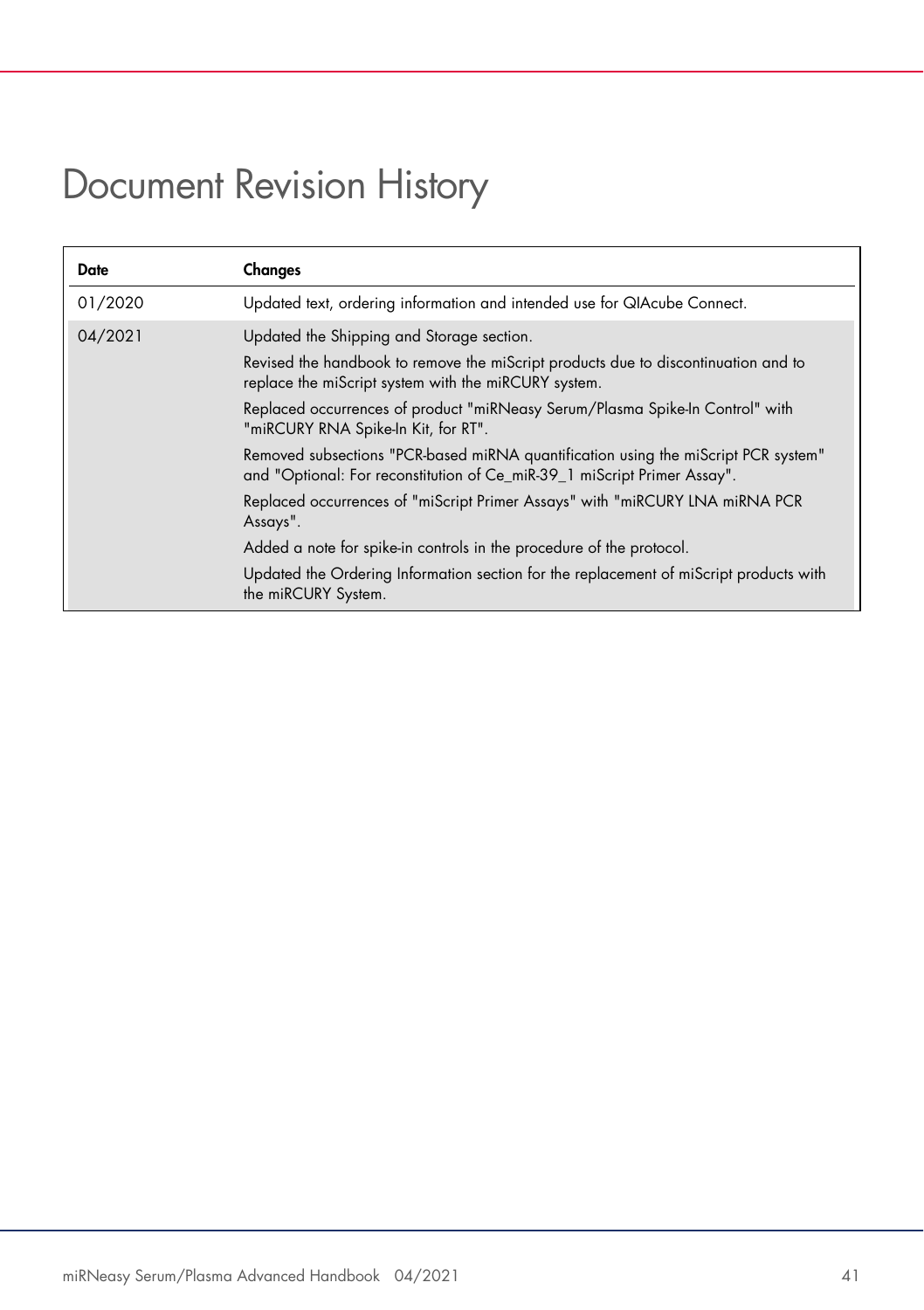**Notes**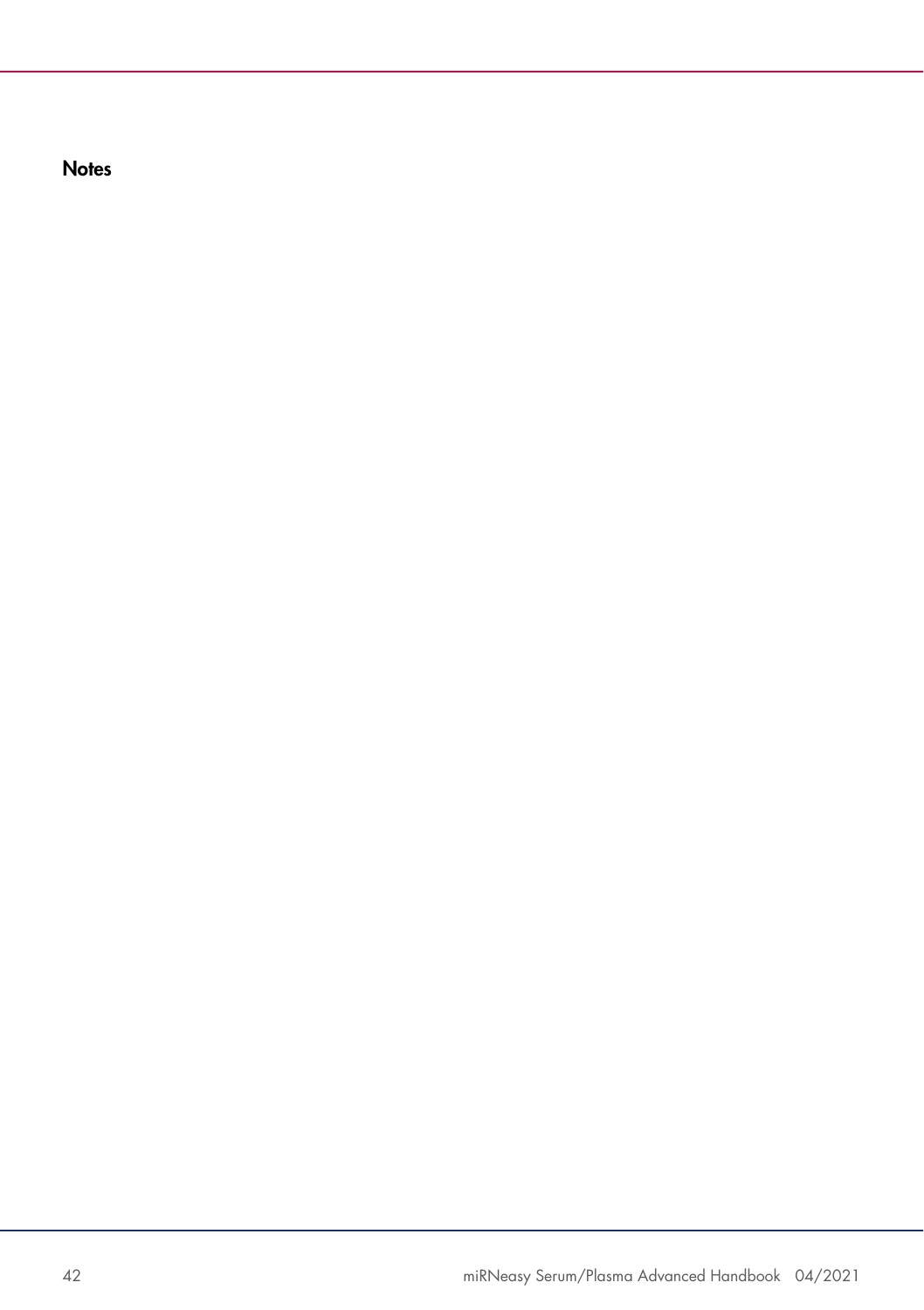#### Limited License Agreement for the miRNeasy Serum/Plasma Advanced Kit

Use of this product signifies the agreement of any purchaser or user of the product to the following terms:

- I. The product may be used solely in accordance with the protocols provided with the product and this handbook and tor use with components contained in the kit (n) he kit (n) only. QIAGEN grants no license under any of its within this kit except as described in the protocols provided with the product, this handbook, and additional protocols available at www.qiagen.com. Some of these additional protocols have been provided by QIAGEN users for QIAGEN users. These protocols have not been thoroughly tested or optimized by QIAGEN. QIAGEN neither guarantees them nor warrants that they do not infringe the rights of third-parties.
- 2. Other than expressly stated licenses, QIAGEN makes no warranty that this kit and/or its use(s) do not infringe the rights of third-parties.
- 3. This kit and its components are licensed for one-time use and may not be reused, refurbished, or resold.
- 4. QIAGEN specifically disclaims any other licenses, expressed or implied other than those expressly stated.
- 5. The purchaser and user of the kit agree not to take or permit anyone else to take any steps that could lead to or facilitate any acts prohibited above. QIAGEN may enforce the prohibitions of this Limited License Agreement in any Court, and shall recover all its investigative and Court costs, including attorney fees, in any action to enforce this Limited License Agreement or any of its intellectual property rights relating to the kit and/or its components.

#### For updated license terms, see [www.qiagen.com](http://www.qiagen.com/).

Trademarks: QIAGEN®, Sample to Insight®, QIAcube®, QIAseq®, QIAxcel®, QIAzol®, GeneGlobe®, MinElute®, miRCURY®, QuantiFast®, QuantiNova®, RNeasy®, Rotor-Disc®, Rotor-Gene® (QIAGEN Group); Agilent® (Agilent Technologies, Inc.); Vacutainer® (Becton Dickinson and Company); Bio-Rad®, CFX96™, CFX384™ (Bio-Rad Laboratories, Inc.); Eppendorf®, Mastercycler® (Eppendorf AG); Millipore®, Millex® (Millipore Corporation); LightCycler®, Roche® (Roche Group); Sartorius®, Minisart® (Sartorius Stedim Biotech GmbH); S-Monovette® (Sarstedt AG and Co.); ABI PRISM®, Applied Biosystems®, Qubit®, ROX™, SYBR® (Thermo Fisher Scientific or its subsidiaries). Registered names, trademarks, etc. used in this document, even when not specifically marked as such, are not to be considered unprotected by law.

04/2021 HB-2390-003 © 2021 QIAGEN, all rights reserved.